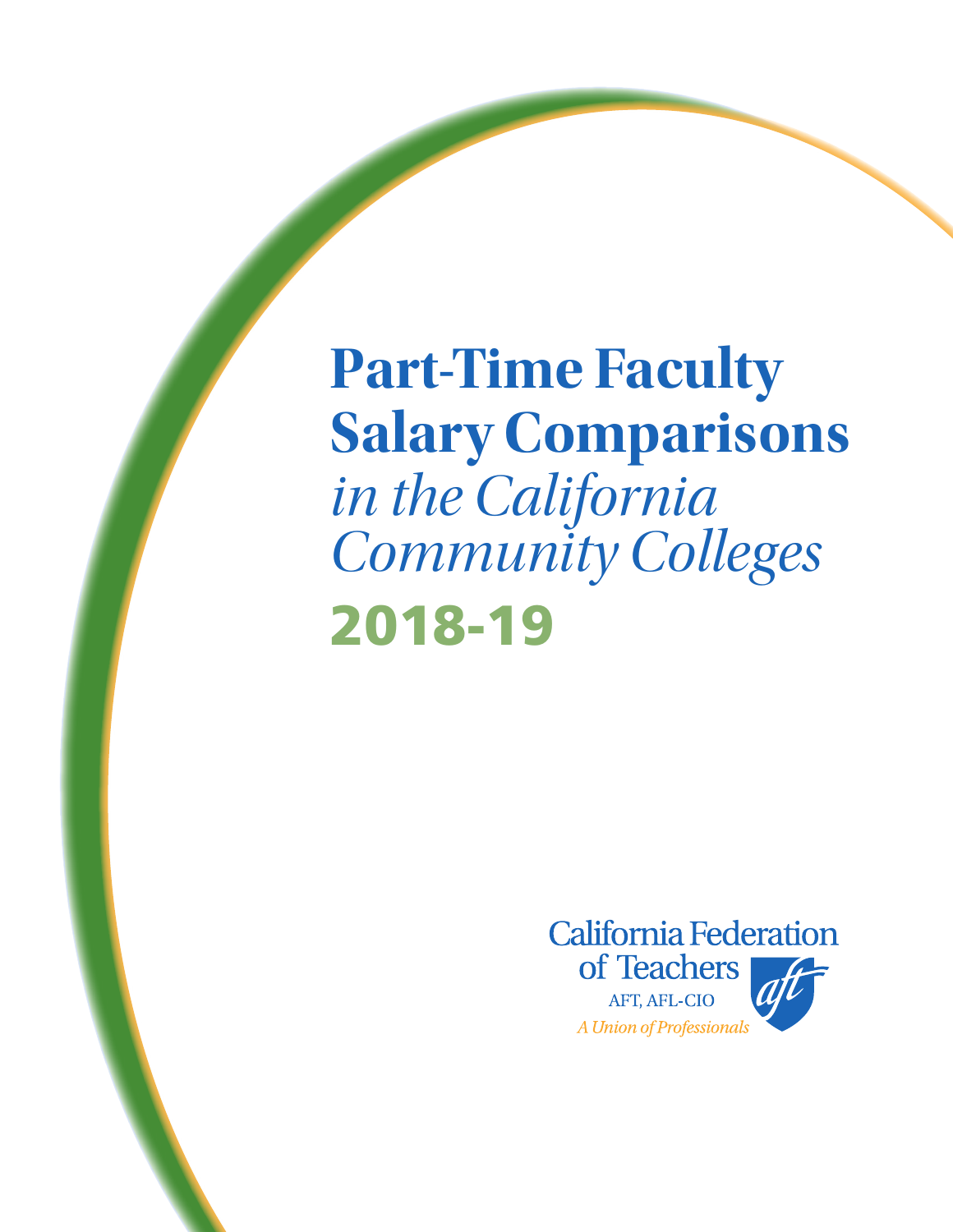# **Part-Time Faculty Salary Comparisons in the California Community Colleges 2018-19**

Table of Contents

## **OBJECTIVE AND METHODOLOGY**

The CFT wants to determine the comparative salary of part-time faculty in all 72 community college districts in California. We do this by analyzing the salary schedules and comparing pay rates in four separate areas. This study examined salary schedules in effect for 2018-2019. Rates are shown with and without office hour differential.

| <b>SALARY COMPARISONS</b>                       |                |
|-------------------------------------------------|----------------|
| Part-time faculty hourly rates:                 |                |
| <b>PT Masters Degree/Step 1</b>                 | Page 2         |
| PT Masters Degree Step 5 or 9th Semester        | Page 2         |
| PT Masters Degree +30/Step 10 or 19th Semester  | Page 4         |
| <b>PT Highest salary without a Doctorate</b>    | Page 4         |
| PT Information on Doctorate - rate or stipend   | Page 6         |
| Conversion of full-time faculty to hourly rate: |                |
| FT Masters Degree/Step 1                        | Page 16        |
| FT Masters Degree Step 5                        | Page 16        |
| FT Masters Degree +30/Step 10 or 19th Semester  | Page 18        |
| FT Highest without PhD                          | <u>Page 18</u> |
|                                                 |                |

### **ADDITIONAL INFORMATION**

| Number of steps and columns on part-time schedules | Page 8  |
|----------------------------------------------------|---------|
| Step advancement process                           | Page 8  |
| Details regarding office hours                     | Page 11 |
| Date of salary schedules                           | Page 14 |
| CCD region (Southern, Northern, Bay Area, Central) | Page 14 |
| FTES and General Fund Revenue Ranking per FTES     | Page 20 |

### **ASSUMPTIONS**

Part-time = 9 units per semester (although a part-timer can teach up to 67% or 10.5 hours) Unless otherwise noted by district: 17 ½ weeks per semester

17  $\frac{1}{2}$  weeks x 9 units = 157.50 hours a semester for part-time faculty

For those schedules where part-time faculty move steps according to a specified number of units, the assumption was that they carried a 9 unit/hour load each semester.

Full-time loads were counted as 15 units a semester

Full-time hours were considered to be 40 hours (30 hours class and prep, 5 office hours, 5 governance and committees)

Full-time faculty were assumed to receive 75% of their annual salary for prep & grading only (no office hours, no governance work) 30 hours/40 hours = .75

35 weeks  $x$  15 units (hours) = 525 hours annually

To convert full-time annual salary to hourly the formula used was: (Full-time annual salary x .75)/525

This analysis is provided by the Research Department of the California Federation of Teachers. **Joanna Valentine, Research Director** *[jvalentine@cft.org](mailto:jvalentine@cft.org)*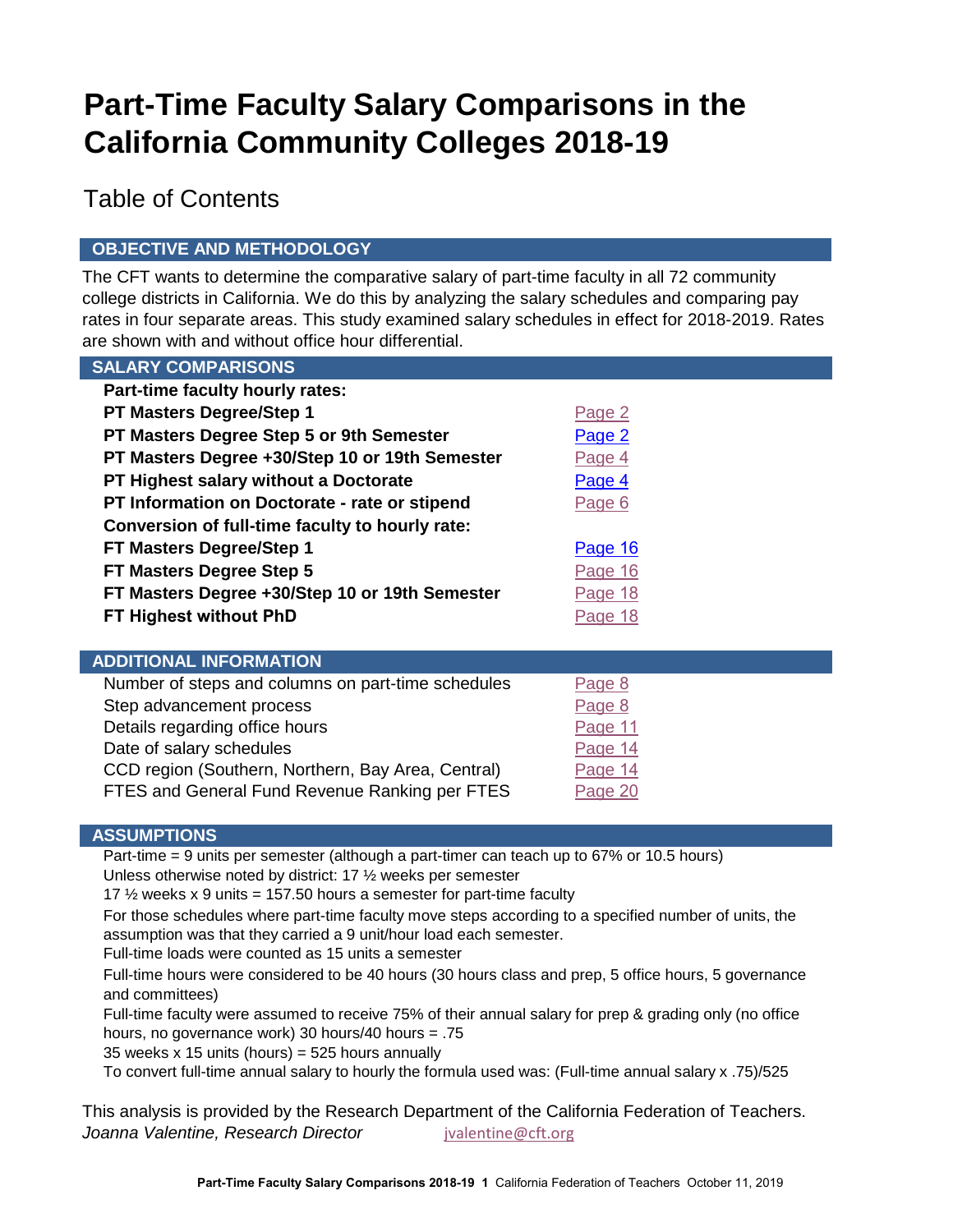## <span id="page-2-0"></span>**Part-Time Faculty Salary Comparison at Masters Degree** (Step 1) **and Masters Degree** (5th Year or 9th Semester)

|                            | With Office Hour Differential Included |                 |                                                                     |                |                                                             | <b>Factored Out</b>              |                |                                                                     |                |
|----------------------------|----------------------------------------|-----------------|---------------------------------------------------------------------|----------------|-------------------------------------------------------------|----------------------------------|----------------|---------------------------------------------------------------------|----------------|
| <b>District</b>            | Salary (\$)<br>MA Col,<br>Step 1       | <b>Rank</b>     | Salary (\$)<br><b>MA Column</b><br>Step 5 or 9th<br><b>Semester</b> | Rank           | <b>Office</b><br><b>Hours</b><br><b>Included</b><br>in Rate | Salary (\$)<br>MA Col,<br>Step 1 | <b>Rank</b>    | Salary (\$)<br><b>MA Column</b><br>Step 5 or 9th<br><b>Semester</b> | Ran            |
| <b>Allan Hancock Joint</b> | 54.71                                  | 62              | 59.68                                                               | 61             | No                                                          | \$54.71                          | 59             | \$59.68                                                             | 58             |
| <b>Antelope Valley</b>     | 72.63                                  | 18              | 75.90                                                               | 26             | No                                                          | \$72.63                          | 13             | \$75.90                                                             | 2 <sub>C</sub> |
| <b>Barstow</b>             | 55.00                                  | 60              | 55.00                                                               | 65             | No                                                          | \$55.00                          | 57             | \$55.00                                                             | 64             |
| <b>Butte</b>               | 57.66                                  | 54              | 60.54                                                               | 58             | No                                                          | \$57.66                          | 49             | \$60.54                                                             | 55             |
| Cabrillo                   | 72.06                                  | 20              | 84.74                                                               | 17             | Yes                                                         | \$56.39                          | 55             | \$66.32                                                             | 40             |
| <b>Cerritos</b>            | 68.50                                  | 25              | 81.84                                                               | 19             | No                                                          | \$68.50                          | 19             | \$81.84                                                             | 15             |
| <b>Chabot-Las Positas</b>  | 85.08                                  | 10              | 101.32                                                              | 9              | No                                                          | \$85.08                          | 5              | \$101.32                                                            | 3              |
| <b>Chaffey</b>             | 72.00                                  | 21              | 79.00                                                               | 22             | No                                                          | \$72.00                          | 14             | \$79.00                                                             | 18             |
| <b>Citrus</b>              | 72.80                                  | 16              | 75.66                                                               | 27             | Yes                                                         | \$62.40                          | 30             | \$64.85                                                             | 44             |
| Coast                      | 62.11                                  | 39              | 79.88                                                               | 21             | No                                                          | \$62.11                          | 33             | \$79.88                                                             | 17             |
| Compton                    | 42.66                                  | 72              | 47.20                                                               | 72             | No                                                          | \$42.66                          | 71             | \$47.20                                                             | 71             |
| <b>Contra Costa</b>        | 71.69                                  | 23              | 77.09                                                               | 25             | No                                                          | \$71.69                          | 16             | \$77.09                                                             | 1S             |
| <b>Copper Mountain</b>     | 54.17                                  | 63              | 54.17                                                               | 67             | No                                                          | \$54.17                          | 61             | \$54.17                                                             | 66             |
| <b>Desert</b>              | 58.15                                  | 53              | 67.80                                                               | 42             | No                                                          | \$58.15                          | 48             | \$67.80                                                             | 35             |
| <b>El Camino</b>           | 89.92                                  | 8               | 104.64                                                              | $\overline{7}$ | No                                                          | \$89.92                          | $\overline{c}$ | \$104.64                                                            | $\sqrt{2}$     |
| <b>Feather River</b>       | 46.37                                  | 71              | 51.37                                                               | 69             | No                                                          | \$46.37                          | 70             | \$51.37                                                             | 68             |
| <b>Foothill-DeAnza</b>     | 95.62                                  | 5               | 105.34                                                              | 6              | Yes                                                         | \$74.83                          | 10             | \$82.44                                                             | 14             |
| Gavilan                    | 69.04                                  | 24              | 77.24                                                               | 24             | Yes                                                         | \$51.78                          | 65             | \$57.93                                                             | 61             |
| Glendale                   | 61.80                                  | 41              | 67.16                                                               | 45             | No                                                          | \$61.80                          | 35             | \$67.16                                                             | 38             |
| <b>Grossmont-Cuyamaca</b>  | 62.27                                  | 38              | 69.00                                                               | 36             | No                                                          | \$62.27                          | 32             | \$69.00                                                             | 2 <sub>S</sub> |
| <b>Hartnell</b>            | 59.50                                  | 50              | 64.36                                                               | 51             | No                                                          | \$59.50                          | 45             | \$64.36                                                             | 47             |
| <b>Imperial</b>            | 65.00                                  | 30              | 65.00                                                               | 49             | No                                                          | \$65.00                          | 24             | \$65.00                                                             | 43             |
| Kern                       | 60.00                                  | 46              | 62.50                                                               | 54             | No                                                          | \$60.00                          | 40             | \$62.50                                                             | 50             |
| <b>Lake Tahoe</b>          | 48.46                                  | 70              | 50.93                                                               | 70             | No                                                          | \$48.46                          | 69             | \$50.93                                                             | 69             |
| Lassen                     | 49.61                                  | 68              | 49.61                                                               | 71             | No                                                          | \$49.61                          | 67             | \$49.61                                                             | 70             |
| <b>Long Beach</b>          | 58.25                                  | 51              | 71.50                                                               | 32             | No                                                          | \$58.25                          | 46             | \$71.50                                                             | 25             |
| <b>Los Angeles</b>         | 100.94                                 | 2               | 111.19                                                              | 3              | Yes                                                         | \$85.32                          | 4              | \$95.57                                                             | 6              |
| <b>Los Rios</b>            | 64.55                                  | 31              | 69.80                                                               | 35             | No                                                          | \$64.55                          | 25             | \$69.80                                                             | 28             |
| <b>Marin</b>               | 118.74                                 | 1               | 126.64                                                              | 1              | Yes                                                         | \$89.05                          | 3              | \$94.98                                                             | $\overline{7}$ |
| Mendocino-Lake             | 54.86                                  | 61              | 60.24                                                               | 60             | No                                                          | \$54.86                          | 58             | \$60.24                                                             | 57             |
| <b>Merced</b>              | 57.36                                  | 55              | 56.03                                                               | 63             | No                                                          | \$57.36                          | 50             | \$56.03                                                             | 62             |
| <b>Mira Costa</b>          | 74.76                                  | 15              | 90.43                                                               | 12             | No                                                          | \$74.76                          | 11             | \$90.43                                                             | 9              |
| <b>Monterey Peninsula</b>  | 51.08                                  | 66              | 60.66                                                               | 57             | Yes                                                         | \$38.81                          | 72             | \$45.50                                                             | 72             |
| Mt. San Antonio            | 80.79                                  | 12 <sup>2</sup> | 89.59                                                               | 13             | No                                                          | \$80.79                          | 9              | \$89.59                                                             | 10             |
| Mt. San Jacinto            | 55.93                                  | 59              | 58.66                                                               | 62             | No                                                          | \$55.93                          | 56             | \$58.66                                                             | <b>60</b>      |
| <b>Napa Valley</b>         | 59.96                                  | 47              | 64.85                                                               | 50             | No                                                          | \$59.96                          | 42             | \$64.85                                                             | 44             |
| <b>North Orange County</b> | 63.93                                  | 34              | 74.79                                                               | 30             | Yes                                                         | \$52.38                          | 64             | \$62.33                                                             | 51             |
| Ohlone                     | 72.76                                  | 17              | 88.44                                                               | 15             | No                                                          | \$72.76                          | 12             | \$88.44                                                             | 12             |
| Palo Verde                 | 57.02                                  | 56              | 60.50                                                               | 59             | No.                                                         | \$57.02                          | 51             | \$60.50                                                             | 56             |
| Palomar                    | 61.45                                  | 43              | 65.21                                                               | 48             | $\mathsf{No}$                                               | \$61.45                          | 37             | \$65.21                                                             | 42             |
| Pasadena Area              | 63.03                                  | 35              | 75.04                                                               | 29             | No                                                          | \$63.03                          | 28             | \$75.04                                                             | 22             |
| Peralta                    | 56.60                                  | 58              | 63.57                                                               | 53             | No                                                          | \$56.60                          | 54             | \$63.57                                                             | 49             |
| Rancho Santiago            | 61.50                                  | 42              | 67.79                                                               | 43             | No                                                          | \$61.50                          | 36             | \$67.79                                                             | 36             |

#### With Office Hour Differential With Office Hour Differential Included Factored Out

|                                  |                | Factored Out                                                 |                         |
|----------------------------------|----------------|--------------------------------------------------------------|-------------------------|
| Salary (\$)<br>MA Col,<br>Step 1 | <b>Rank</b>    | Salary (\$)<br><b>MA Column</b><br>Step 5 or 9th<br>Semester | <b>Rank</b>             |
| \$54.71                          | 59             | \$59.68                                                      | 58                      |
| \$72.63                          | 13             | \$75.90                                                      | 20                      |
| \$55.00                          | 57             | \$55.00                                                      | 64                      |
| \$57.66                          | 49             | \$60.54                                                      | 55                      |
| \$56.39                          | 55             | \$66.32                                                      | 40                      |
| \$68.50                          | 19             | \$81.84                                                      | 15                      |
| \$85.08                          | 5              | \$101.32                                                     | 3                       |
| \$72.00                          | 14             | \$79.00                                                      | 18                      |
| \$62.40                          | 30             | \$64.85                                                      | 44                      |
| \$62.11                          | 33             | \$79.88                                                      | 17                      |
| \$42.66                          | 71             | \$47.20                                                      | 71                      |
| \$71.69                          | 16             | \$77.09                                                      | 19                      |
| \$54.17                          | 61             | \$54.17                                                      | 66                      |
| \$58.15                          | 48             | \$67.80                                                      | 35                      |
| \$89.92                          | $\overline{c}$ | \$104.64                                                     | $\overline{\mathbf{c}}$ |
| \$46.37                          | 70             | \$51.37                                                      | 68                      |
| \$74.83                          | 10             | \$82.44                                                      | 14                      |
| \$51.78                          | 65             | \$57.93                                                      | 61                      |
| \$61.80                          | 35             | \$67.16                                                      | 38                      |
| \$62.27                          | 32             | \$69.00                                                      | 29                      |
| \$59.50                          | 45             | \$64.36                                                      | 47                      |
| \$65.00                          | 24             | \$65.00                                                      | 43                      |
| \$60.00                          | 40             | \$62.50                                                      | 50                      |
| \$48.46                          | 69             | \$50.93                                                      | 69                      |
| \$49.61                          | 67             | \$49.61                                                      | 70                      |
| \$58.25                          | 46             | \$71.50                                                      | 25                      |
| \$85.32                          | 4              | \$95.57                                                      | 6                       |
| \$64.55                          | 25             | \$69.80                                                      | 28                      |
| \$89.05                          | 3              | \$94.98                                                      | 7                       |
| \$54.86                          | 58             | \$60.24                                                      | 57                      |
| \$57.36                          | 50             | \$56.03                                                      | 62                      |
| \$74.76                          | 11             | \$90.43                                                      | 9                       |
| <u>\$38.81</u>                   | 72             | \$45.50                                                      | 72                      |
| \$80.79                          | 9              | \$89.59                                                      | 10                      |
| \$55.93                          | 56             | \$58.66                                                      | 60                      |
| \$59.96                          |                | \$64.85                                                      |                         |
| \$52.38                          | 42             | \$62.33                                                      | 44                      |
| \$72.76                          | 64<br>12       | \$88.44                                                      | 51<br>12                |
| \$57.02                          | 51             | \$60.50                                                      | 56                      |
| \$61.45                          | 37             | \$65.21                                                      | 42                      |
|                                  |                | \$75.04                                                      |                         |
| \$63.03<br>\$56.60               | 28<br>54       | \$63.57                                                      | 22<br>49                |
| \$61.50                          | 36             | \$67.79                                                      | 36                      |
|                                  |                |                                                              |                         |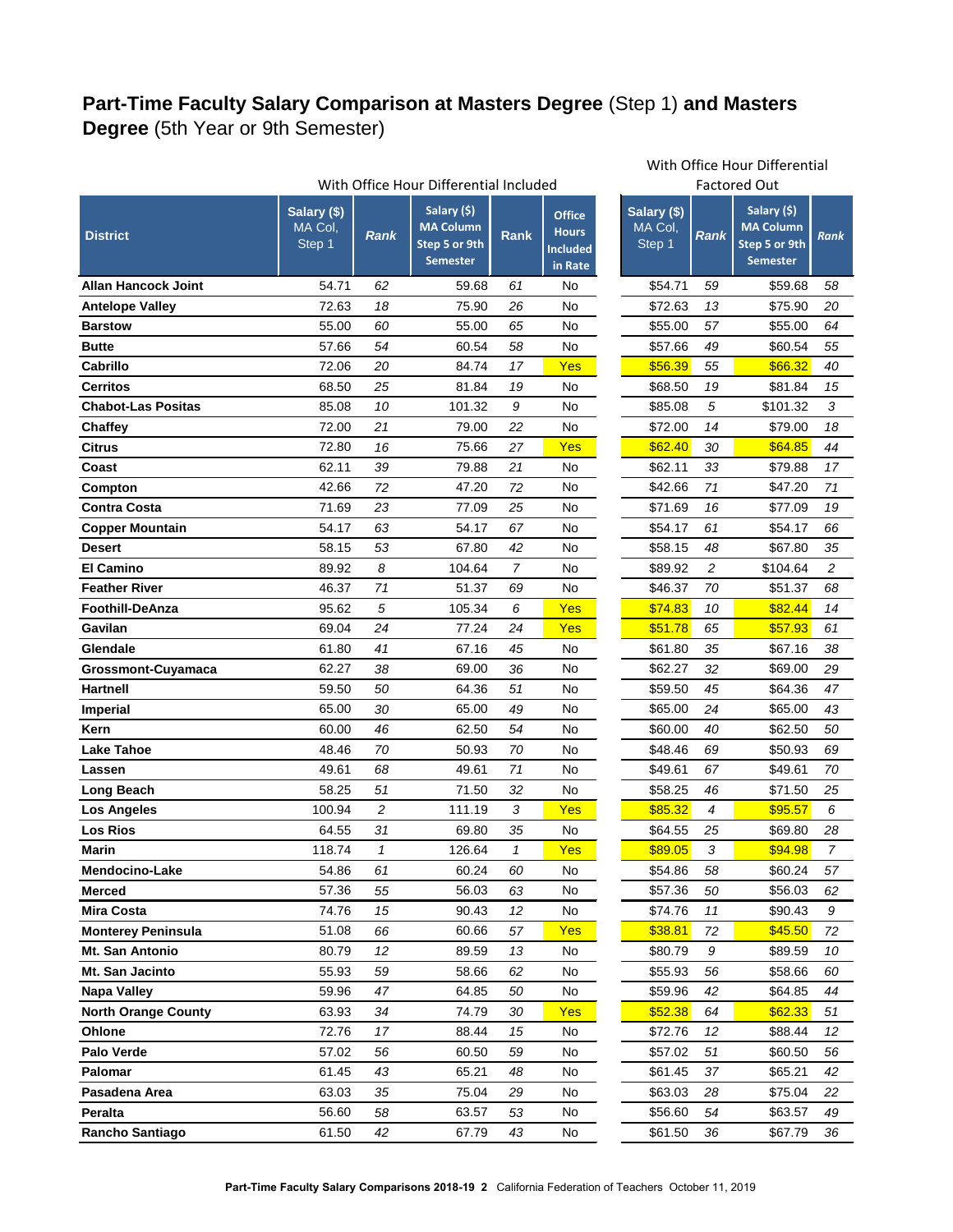### With Office Hour Differential Included

| <b>District</b>                    | Salary (\$)<br>MA Col,<br>Step 1 | <b>Rank</b>    | Salary (\$)<br><b>MA Column</b><br>Step 5 or 9th<br><b>Semester</b> | Rank           | <b>Office</b><br><b>Hours</b><br><b>Included</b><br>in Rate | Salary (\$)<br>MA Col,<br>Step 1 | <b>Rank</b>  | Salary (\$)<br><b>MA Column</b><br>Step 5 or 9th<br><b>Semester</b> | Ran            |
|------------------------------------|----------------------------------|----------------|---------------------------------------------------------------------|----------------|-------------------------------------------------------------|----------------------------------|--------------|---------------------------------------------------------------------|----------------|
| <b>Redwoods</b>                    | 65.50                            | 28             | 70.83                                                               | 33             | No                                                          | \$65.50                          | 22           | \$70.83                                                             | 26             |
| <b>Rio Hondo</b>                   | 67.71                            | 27             | 81.44                                                               | 20             | No                                                          | \$67.71                          | 21           | \$81.44                                                             | 16             |
| <b>Riverside</b>                   | 64.01                            | 32             | 75.42                                                               | 28             | No                                                          | \$64.01                          | 26           | \$75.42                                                             | 21             |
| San Bernardino                     | 64.00                            | 33             | 64.00                                                               | 52             | <b>No</b>                                                   | \$64.00                          | 27           | \$64.00                                                             | 48             |
| <b>San Diego</b>                   | 65.27                            | 29             | 68.91                                                               | 37             | No.                                                         | \$65.27                          | 23           | \$68.91                                                             | 3 <sub>C</sub> |
| <b>San Francisco</b>               | 100.25                           | 3              | 109.00                                                              | 5              | No                                                          | \$100.25                         | $\mathbf{1}$ | \$109.00                                                            | 1              |
| San Joaquin Delta                  | 57.02                            | 56             | 68.78                                                               | 38             | No                                                          | \$57.02                          | 51           | \$68.78                                                             | 31             |
| San Jose/Evergreen                 | 95.15                            | 6              | 109.29                                                              | 4              | Yes                                                         | \$82.57                          | 8            | \$94.84                                                             | 8              |
| <b>San Luis Obispo County</b>      | 62.66                            | 36             | 68.60                                                               | 39             | No                                                          | \$62.66                          | 29           | \$68.60                                                             | 32             |
| <b>San Mateo County</b>            | 71.87                            | 22             | 88.65                                                               | 14             | <b>No</b>                                                   | \$71.87                          | 15           | \$88.65                                                             | 11             |
| Santa Barbara                      | 84.09                            | 11             | 95.90                                                               | 11             | No                                                          | \$84.09                          | 6            | \$95.90                                                             | 5              |
| <b>Santa Clarita</b>               | 62.38                            | 37             | 66.74                                                               | 46             | No                                                          | \$62.38                          | 31           | \$66.74                                                             | 39             |
| <b>Santa Monica</b>                | 88.17                            | 9              | 103.22                                                              | 8              | Yes                                                         | \$70.53                          | 17           | \$82.58                                                             | 13             |
| <b>Sequoias</b>                    | 59.69                            | 48             | 65.76                                                               | 47             | <b>No</b>                                                   | \$59.69                          | 43           | \$65.76                                                             | 41             |
| <b>Shasta-Tehama-Trinity Joint</b> | 52.57                            | 65             | 54.87                                                               | 66             | <b>No</b>                                                   | \$52.57                          | 63           | \$54.87                                                             | 65             |
| <b>Sierra Joint</b>                | 59.61                            | 49             | 60.80                                                               | 56             | No                                                          | \$59.61                          | 44           | \$60.80                                                             | 54             |
| <b>Siskiyou Joint</b>              | 52.86                            | 64             | 52.86                                                               | 68             | No                                                          | \$52.86                          | 62           | \$52.86                                                             | 67             |
| <b>Solano County</b>               | 61.37                            | 44             | 71.79                                                               | 31             | No                                                          | \$61.37                          | 38           | \$71.79                                                             | 24             |
| <b>Sonoma County</b>               | 92.84                            | $\overline{7}$ | 98.78                                                               | 10             | Yes                                                         | \$69.63                          | 18           | \$74.09                                                             | 23             |
| <b>South Orange County</b>         | 80.00                            | 13             | 86.39                                                               | 16             | Yes                                                         | \$60.00                          | 40           | \$64.79                                                             | 46             |
| <b>Southwestern</b>                | 75.48                            | 14             | 81.91                                                               | 18             | Yes                                                         | \$56.61                          | 53           | \$61.43                                                             | 53             |
| <b>State Center</b>                | 50.78                            | 67             | 55.58                                                               | 64             | No                                                          | \$50.78                          | 66           | \$55.58                                                             | 63             |
| <b>Ventura County</b>              | 72.61                            | 19             | 78.59                                                               | 23             | Yes                                                         | \$54.46                          | 60           | \$58.94                                                             | 59             |
| <b>Victor Valley</b>               | 62.00                            | 40             | 62.00                                                               | 55             | No                                                          | \$62.00                          | 34           | \$62.00                                                             | 52             |
| <b>West Hills</b>                  | 68.00                            | 26             | 68.00                                                               | 41             | <b>No</b>                                                   | \$68.00                          | 20           | \$68.00                                                             | 34             |
| <b>West Kern</b>                   | 60.11                            | 45             | 70.63                                                               | 34             | No                                                          | \$60.11                          | 39           | \$70.63                                                             | 27             |
| <b>West Valley-Mission</b>         | 97.77                            | 4              | 116.12                                                              | $\overline{c}$ | Yes                                                         | \$83.80                          | 7            | \$99.53                                                             | 4              |
| Yosemite                           | 58.21                            | 52             | 67.69                                                               | 44             | No                                                          | \$58.21                          | 47           | \$67.69                                                             | 37             |
| Yuba                               | 49.31                            | 69             | 68.40                                                               | 40             | No                                                          | \$49.31                          | 68           | \$68.40                                                             | 33             |
| • Average (Mean)                   | 66.97                            |                | 74.35                                                               |                |                                                             | \$63.39                          |              | \$70.39                                                             |                |
| • Highest                          | 118.74                           |                | 126.64                                                              |                |                                                             | \$100.25                         |              | \$109.00                                                            |                |
| • 3rd quartile                     | 72.62                            |                | 81.86                                                               |                |                                                             | \$68.78                          |              | \$77.57                                                             |                |
| • Median                           | 62.52                            |                | 68.96                                                               |                |                                                             | \$61.48                          |              | \$67.74                                                             |                |
| • 1st quartile                     | 57.59                            |                | 62.38                                                               |                |                                                             | \$56.55                          |              | \$60.74                                                             |                |
| • Lowest                           | 42.66                            |                | 47.20                                                               |                |                                                             | \$38.81                          |              | \$45.50                                                             |                |

# With Office Hour Differential

|                                  |             | Factored Out                                                        |      |
|----------------------------------|-------------|---------------------------------------------------------------------|------|
| Salary (\$)<br>MA Col,<br>Step 1 | <b>Rank</b> | Salary (\$)<br><b>MA Column</b><br>Step 5 or 9th<br><b>Semester</b> | Rank |
| \$65.50                          | 22          | \$70.83                                                             | 26   |
| \$67.71                          | 21          | \$81.44                                                             | 16   |
| \$64.01                          | 26          | \$75.42                                                             | 21   |
| \$64.00                          | 27          | \$64.00                                                             | 48   |
| \$65.27                          | 23          | \$68.91                                                             | 30   |
| \$100.25                         | 1           | \$109.00                                                            | 1    |
| \$57.02                          | 51          | \$68.78                                                             | 31   |
| \$82.57                          | 8           | \$94.84                                                             | 8    |
| \$62.66                          | 29          | \$68.60                                                             | 32   |
| \$71.87                          | 15          | \$88.65                                                             | 11   |
| \$84.09                          | 6           | \$95.90                                                             | 5    |
| \$62.38                          | 31          | \$66.74                                                             | 39   |
| \$70.53                          | 17          | \$82.58                                                             | 13   |
| \$59.69                          | 43          | \$65.76                                                             | 41   |
| \$52.57                          | 63          | \$54.87                                                             | 65   |
| \$59.61                          | 44          | \$60.80                                                             | 54   |
| \$52.86                          | 62          | \$52.86                                                             | 67   |
| \$61.37                          | 38          | \$71.79                                                             | 24   |
| \$69.63                          | 18          | \$74.09                                                             | 23   |
| \$60.00                          | 40          | \$64.79                                                             | 46   |
| \$56.61                          | 53          | \$61.43                                                             | 53   |
| \$50.78                          | 66          | \$55.58                                                             | 63   |
| \$54.46                          | 60          | \$58.94                                                             | 59   |
| \$62.00                          | 34          | \$62.00                                                             | 52   |
| \$68.00                          | 20          | \$68.00                                                             | 34   |
| \$60.11                          | 39          | \$70.63                                                             | 27   |
| \$83.80                          | 7           | \$99.53                                                             | 4    |
| \$58.21                          | 47          | \$67.69                                                             | 37   |
| \$49.31                          | 68          | \$68.40                                                             | 33   |
|                                  |             |                                                                     |      |
| \$63.39                          |             | \$70.39                                                             |      |
| \$100.25                         |             | \$109.00                                                            |      |
| \$68.78                          |             | \$77.57                                                             |      |
| \$61.48                          |             | \$67.74                                                             |      |
| \$56.55                          |             | \$60.74                                                             |      |
| \$38.81                          |             | \$45.50                                                             |      |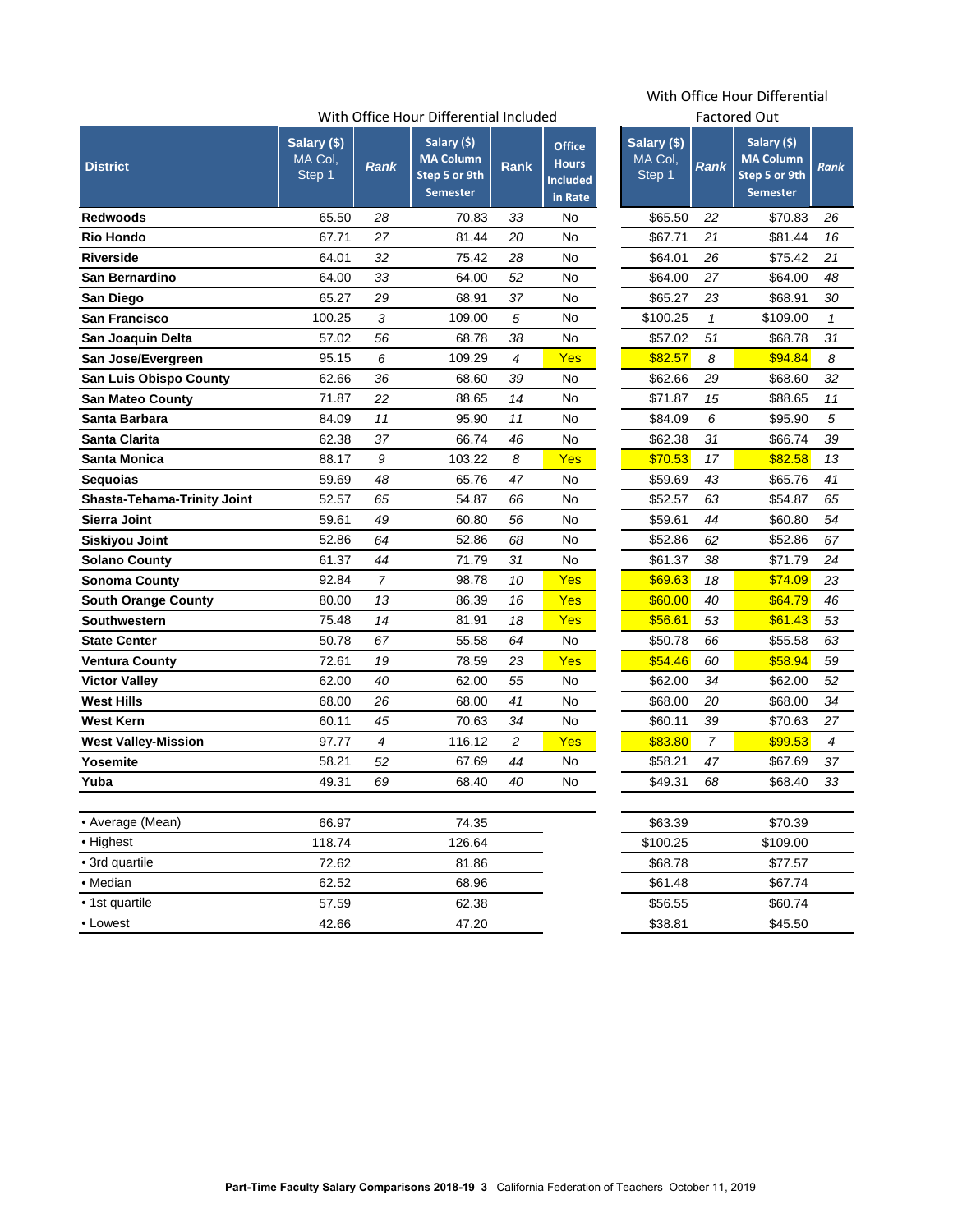## <span id="page-4-0"></span>**Part-Time Faculty Salary Comparison at MA+30** (Step 10 or 19th Semester)**, Highest without PhD**

|                            | With Office Hour Differential                       |             |                                          |                     |                                                     |                | With Office Hour Differential            |                |
|----------------------------|-----------------------------------------------------|-------------|------------------------------------------|---------------------|-----------------------------------------------------|----------------|------------------------------------------|----------------|
|                            | Included                                            |             |                                          | <b>Factored Out</b> |                                                     |                |                                          |                |
| <b>District</b>            | Salary (\$)<br>$MA + 30,$<br>Step 10 or<br>19th Sem | <b>Rank</b> | Salary (\$)<br><b>Highest</b><br>w/o PhD | <b>Rank</b>         | Salary (\$)<br>$MA + 30,$<br>Step 10 or<br>19th Sem | <b>Rank</b>    | Salary (\$)<br><b>Highest</b><br>w/o PhD | Rar            |
| <b>Allan Hancock Joint</b> | 67.89                                               | 54          | 76.66                                    | 45                  | 67.89                                               | 50             | 76.66                                    | 39             |
| <b>Antelope Valley</b>     | 82.41                                               | 33          | 82.41                                    | 41                  | 82.41                                               | 28             | 82.41                                    | 35             |
| <b>Barstow</b>             | 55.00                                               | 68          | 55.00                                    | 69                  | 55.00                                               | 68             | 55.00                                    | 69             |
| <b>Butte</b>               | 70.09                                               | 50          | 77.25                                    | 44                  | 70.09                                               | 46             | 77.25                                    | 38             |
| <b>Cabrillo</b>            | 105.94                                              | 13          | 114.17                                   | 16                  | 82.91                                               | 25             | 89.35                                    | 29             |
| <b>Cerritos</b>            | 85.17                                               | 26          | 85.17                                    | 38                  | 85.17                                               | 21             | 85.17                                    | 33             |
| <b>Chabot-Las Positas</b>  | 121.62                                              | 8           | 121.62                                   | 12                  | 121.62                                              | 3              | 121.62                                   | 9              |
| <b>Chaffey</b>             | 79.00                                               | 40          | 79.00                                    | 43                  | 79.00                                               | 35             | 79.00                                    | 37             |
| <b>Citrus</b>              | 83.09                                               | 29          | 86.57                                    | 36                  | 71.22                                               | 44             | 74.20                                    | 46             |
| Coast                      | 85.11                                               | 27          | 90.61                                    | 32                  | 85.11                                               | 22             | 90.61                                    | $2\epsilon$    |
| Compton                    | 53.88                                               | 70          | 68.83                                    | 56                  | 53.88                                               | 70             | 68.83                                    | 52             |
| <b>Contra Costa</b>        | 95.90                                               | 19          | 117.41                                   | 13                  | 95.90                                               | 15             | 117.41                                   | 1 <sub>0</sub> |
| <b>Copper Mountain</b>     | 54.17                                               | 69          | 54.17                                    | 70                  | 54.17                                               | 69             | 54.17                                    | 70             |
| <b>Desert</b>              | 71.38                                               | 48          | 71.38                                    | 53                  | 71.38                                               | 43             | 71.38                                    | 49             |
| <b>El Camino</b>           | 108.33                                              | 12          | 108.33                                   | 19                  | 108.33                                              | 10             | 108.33                                   | 17             |
| <b>Feather River</b>       | 58.68                                               | 65          | 76.12                                    | 46                  | 58.68                                               | 64             | 76.12                                    | 40             |
| <b>Foothill-DeAnza</b>     | 124.77                                              | 6           | 139.35                                   | $\overline{7}$      | 97.65                                               | 14             | 109.05                                   | 15             |
| Gavilan                    | 98.19                                               | 17          | 98.19                                    | 25                  | 73.64                                               | 40             | 73.64                                    | 47             |
| Glendale                   | 76.10                                               | 43          | 76.10                                    | 47                  | 76.10                                               | 37             | 76.10                                    | 4 <sub>1</sub> |
| <b>Grossmont-Cuyamaca</b>  | 82.37                                               | 34          | 93.65                                    | 26                  | 82.37                                               | 29             | 93.65                                    | 23             |
| <b>Hartnell</b>            | 72.39                                               | 47          | 75.29                                    | 49                  | 72.39                                               | 41             | 75.29                                    | 43             |
| <b>Imperial</b>            | 65.00                                               | 57          | 65.00                                    | 62                  | 65.00                                               | 53             | 65.00                                    | 60             |
| Kern                       | 62.50                                               | 60          | 62.50                                    | 65                  | 62.50                                               | 58             | 62.50                                    | 63             |
| <b>Lake Tahoe</b>          | 50.93                                               | 71          | 50.93                                    | 71                  | 50.93                                               | 71             | 50.93                                    | 7 <sub>1</sub> |
| Lassen                     | 49.61                                               | 72          | 49.61                                    | 72                  | 49.61                                               | 72             | 49.61                                    | 72             |
| <b>Long Beach</b>          | 79.11                                               | 39          | 79.11                                    | 42                  | 79.11                                               | 34             | 79.11                                    | 36             |
| <b>Los Angeles</b>         | 125.95                                              | 5           | 125.95                                   | 11                  | 110.33                                              | $\overline{7}$ | 110.33                                   | 14             |
| <b>Los Rios</b>            | 83.04                                               | 30          | 139.48                                   | 6                   | 83.04                                               | 24             | 139.48                                   | 4              |
| Marin                      | 145.20                                              | 1           | 195.09                                   | $\overline{c}$      | 108.90                                              | 8              | 146.32                                   | 3              |
| Mendocino-Lake             | 69.72                                               | 51          | 73.21                                    | 52                  | 69.72                                               | 47             | 73.21                                    | 48             |
| <b>Merced</b>              | 62.20                                               | 61          | 68.43                                    | 58                  | 62.20                                               | 60             | 68.43                                    | 54             |
| <b>Mira Costa</b>          | 113.39                                              | 9           | 116.01                                   | 14                  | 113.39                                              | 6              | 116.01                                   | 11             |
| <b>Monterey Peninsula</b>  | 76.65                                               | 42          | 82.83                                    | 39                  | 57.49                                               | 65             | 62.12                                    | 65             |
| Mt. San Antonio            | 89.59                                               | 22          | 92.75                                    | 29                  | 89.59                                               | 18             | 92.75                                    | 26             |
| Mt. San Jacinto            | 61.39                                               | 62          | 61.39                                    | 66                  | 61.39                                               | 61             | 61.39                                    | 66             |
| <b>Napa Valley</b>         | 75.86                                               | 44          | 75.86                                    | 48                  | 75.86                                               | 38             | 75.86                                    | 42             |
| <b>North Orange County</b> | 74.79                                               | 45          | 74.79                                    | 50                  | 62.33                                               | 59             | 62.33                                    | 64             |
| Ohlone                     | 102.53                                              | 15          | 108.77                                   | 18                  | 102.53                                              | 12             | 108.77                                   | 16             |

| With Office Hour Differential |
|-------------------------------|
|                               |

| <b>Factored Out</b>                                 |             |                                          |             |  |  |  |
|-----------------------------------------------------|-------------|------------------------------------------|-------------|--|--|--|
| Salary (\$)<br>$MA + 30,$<br>Step 10 or<br>19th Sem | <b>Rank</b> | Salary (\$)<br><b>Highest</b><br>w/o PhD | <b>Rank</b> |  |  |  |
| 67.89                                               | 50          | 76.66                                    | 39          |  |  |  |
| 82.41                                               | 28          | 82.41                                    | 35          |  |  |  |
| 55.00                                               | 68          | 55.00                                    | 69          |  |  |  |
| 70.09                                               | 46          | 77.25                                    | 38          |  |  |  |
| 82.91                                               | 25          | 89.35                                    | 29          |  |  |  |
| 85.17                                               | 21          | 85.17                                    | 33          |  |  |  |
| 121.62                                              | 3           | 121.62                                   | 9           |  |  |  |
| 79.00                                               | 35          | 79.00                                    | 37          |  |  |  |
| 71.22                                               | 44          | 74.20                                    | 46          |  |  |  |
| 85.11                                               | 22          | 90.61                                    | 28          |  |  |  |
| 53.88                                               | 70          | 68.83                                    | 52          |  |  |  |
| 95.90                                               | 15          | 117.41                                   | 10          |  |  |  |
| 54.17                                               | 69          | 54.17                                    | 70          |  |  |  |
| 71.38                                               | 43          | 71.38                                    | 49          |  |  |  |
| 108.33                                              | 10          | 108.33                                   | 17          |  |  |  |
| 58.68                                               | 64          | 76.12                                    | 40          |  |  |  |
| 97.65                                               | 14          | 109.05                                   | 15          |  |  |  |
| 73.64                                               | 40          | 73.64                                    | 47          |  |  |  |
| 76.10                                               | 37          | 76.10                                    | 41          |  |  |  |
| 82.37                                               | 29          | 93.65                                    | 23          |  |  |  |
| 72.39                                               | 41          | 75.29                                    | 43          |  |  |  |
| 65.00                                               | 53          | 65.00                                    | 60          |  |  |  |
| 62.50                                               | 58          | 62.50                                    | 63          |  |  |  |
| 50.93                                               | 71          | 50.93                                    | 71          |  |  |  |
| 49.61                                               | 72          | 49.61                                    | 72          |  |  |  |
| 79.11                                               | 34          | 79.11                                    | 36          |  |  |  |
| 110.33                                              | 7           | 110.33                                   | 14          |  |  |  |
| 83.04                                               | 24          | 139.48                                   | 4           |  |  |  |
| 108.90                                              | 8           | <b>146.32</b>                            | 3           |  |  |  |
| 69.72                                               | 47          | 73.21                                    | 48          |  |  |  |
| 62.20                                               | 60          | 68.43                                    | 54          |  |  |  |
| 113.39                                              | 6           | 116.01                                   | 11          |  |  |  |
| <u>57.49</u>                                        | 65          | 62.12                                    | 65          |  |  |  |
| 89.59                                               | 18          | 92.75                                    | 26          |  |  |  |
| 61.39                                               | 61          | 61.39                                    | 66          |  |  |  |
| 75.86                                               | 38          | 75.86                                    | 42          |  |  |  |
| 62.33                                               | 59          | 62.33                                    | 64          |  |  |  |
| 102.53                                              | 12          | 108.77                                   | 16          |  |  |  |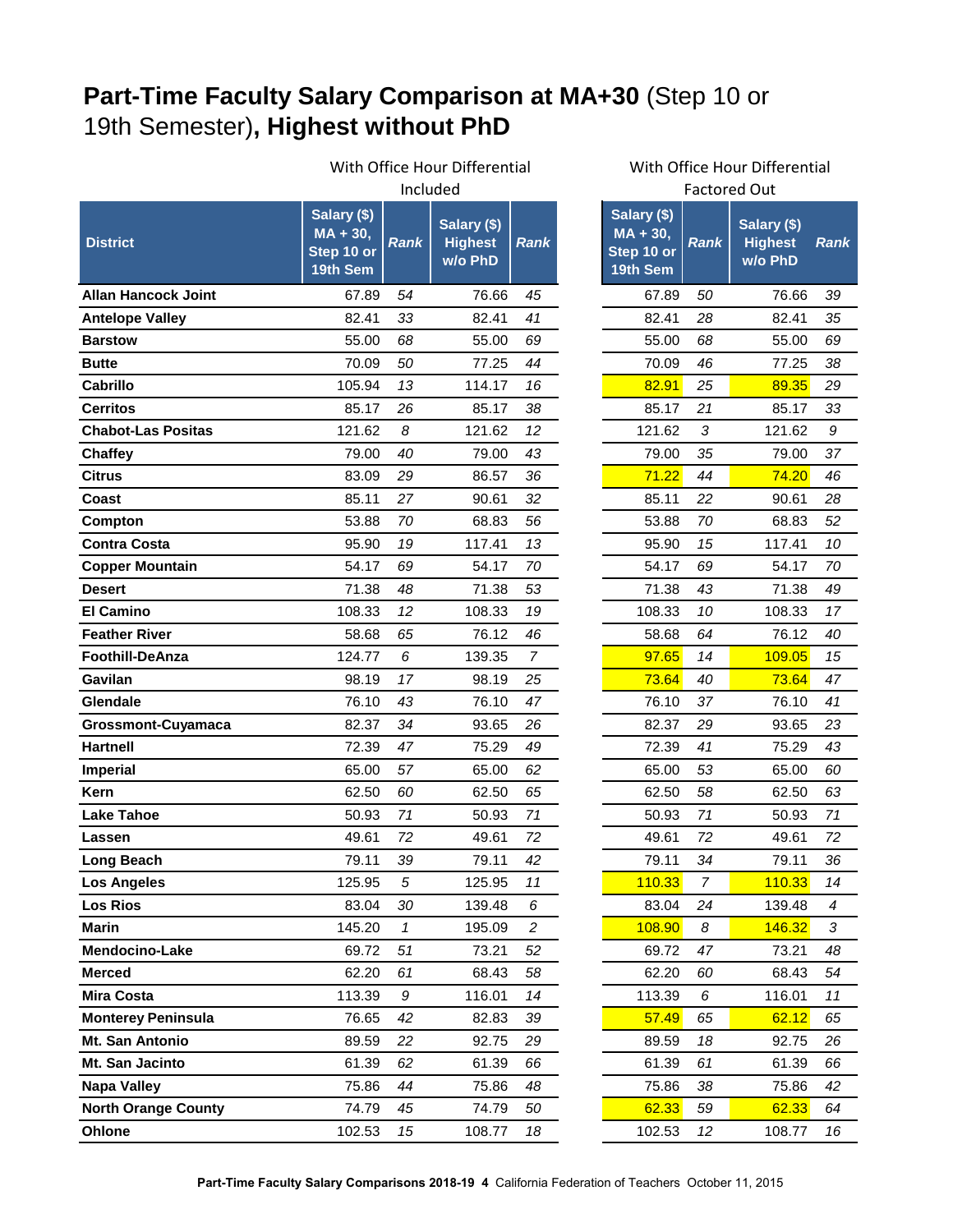#### With Office Hour Differential With Office Hour Differential Included

|                                    |                                                     |                | mciuded                                  |                  |                                                     |                  | Factored Out                             |                |
|------------------------------------|-----------------------------------------------------|----------------|------------------------------------------|------------------|-----------------------------------------------------|------------------|------------------------------------------|----------------|
| <b>District</b>                    | Salary (\$)<br>$MA + 30,$<br>Step 10 or<br>19th Sem | <b>Rank</b>    | Salary (\$)<br><b>Highest</b><br>w/o PhD | <b>Rank</b>      | Salary (\$)<br>$MA + 30,$<br>Step 10 or<br>19th Sem | <b>Rank</b>      | Salary (\$)<br><b>Highest</b><br>w/o PhD | Rar            |
| <b>Palo Verde</b>                  | 60.50                                               | 63             | 60.50                                    | 68               | 60.50                                               | 62               | 60.50                                    | 68             |
| Palomar                            | 79.71                                               | 38             | 85.85                                    | 37               | 79.71                                               | 33               | 85.85                                    | 32             |
| Pasadena Area                      | 90.06                                               | 21             | 102.05                                   | 23               | 90.06                                               | 17               | 102.05                                   | 2 <sub>1</sub> |
| <b>Peralta</b>                     | 82.60                                               | 31             | 129.04                                   | 10               | 82.60                                               | 26               | 129.04                                   | $\overline{7}$ |
| Rancho Santiago                    | 74.74                                               | 46             | 74.74                                    | 51               | 74.74                                               | 39               | 74.74                                    | 44             |
| <b>Redwoods</b>                    | 81.25                                               | 35             | 104.75                                   | 22               | 81.25                                               | 30               | 104.75                                   | 20             |
| <b>Rio Hondo</b>                   | 102.41                                              | 16             | 130.28                                   | 9                | 102.41                                              | 13               | 130.28                                   | 6              |
| <b>Riverside</b>                   | 87.12                                               | 23             | 87.12                                    | 35               | 87.12                                               | 19               | 87.12                                    | 3 <sub>1</sub> |
| <b>San Bernardino</b>              | 64.00                                               | 58             | 64.00                                    | 63               | 64.00                                               | 54               | 64.00                                    | 61             |
| San Diego                          | 82.42                                               | 32             | 90.87                                    | 30               | 82.42                                               | 27               | 90.87                                    | 27             |
| <b>San Francisco</b>               | 123.58                                              | $\overline{7}$ | 165.86                                   | 3                | 123.58                                              | $\mathbf{1}$     | 165.86                                   | 1              |
| San Joaquin Delta                  | 79.92                                               | 37             | 82.79                                    | 40               | 79.92                                               | 32               | 82.79                                    | 34             |
| San Jose/Evergreen                 | 132.69                                              | 4              | 144.06                                   | $\sqrt{5}$       | 115.15                                              | $\sqrt{5}$       | 125.01                                   | 8              |
| <b>San Luis Obispo County</b>      | 80.46                                               | 36             | 107.27                                   | 21               | 80.46                                               | 31               | 107.27                                   | 19             |
| <b>San Mateo County</b>            | 108.67                                              | 11             | 111.94                                   | 17               | 108.67                                              | 9                | 111.94                                   | 13             |
| Santa Barbara                      | 104.76                                              | 14             | 107.71                                   | 20               | 104.76                                              | 11               | 107.71                                   | 18             |
| Santa Clarita                      | 68.75                                               | 52             | 68.75                                    | 57               | 68.75                                               | 48               | 68.75                                    | 53             |
| <b>Santa Monica</b>                | 144.11                                              | $\overline{c}$ | 199.44                                   | $\mathbf{1}$     | 115.29                                              | $\boldsymbol{4}$ | 159.56                                   | $\overline{c}$ |
| <b>Sequoias</b>                    | 65.76                                               | 56             | 65.76                                    | 60               | 65.76                                               | 52               | 65.76                                    | 58             |
| <b>Shasta-Tehama-Trinity Joint</b> | 59.40                                               | 64             | 62.87                                    | 64               | 59.40                                               | 63               | 62.87                                    | 62             |
| <b>Sierra Joint</b>                | 66.42                                               | 55             | 93.26                                    | 27               | 66.42                                               | 51               | 93.26                                    | 24             |
| <b>Siskiyou Joint</b>              | 55.52                                               | 67             | 61.21                                    | 67               | 55.52                                               | 67               | 61.21                                    | 67             |
| <b>Solano County</b>               | 94.34                                               | 20             | 114.61                                   | 15               | 94.34                                               | 16               | 114.61                                   | 12             |
| <b>Sonoma County</b>               | 111.00                                              | 10             | 131.02                                   | 8                | 83.25                                               | 23               | 98.27                                    | 22             |
| <b>South Orange County</b>         | 95.96                                               | 18             | 99.16                                    | 24               | 71.97                                               | 42               | 74.37                                    | 45             |
| Southwestern                       | 85.23                                               | 25             | 88.85                                    | 33               | 63.92                                               | 56               | 66.64                                    | 57             |
| <b>State Center</b>                | 56.69                                               | 66             | 65.35                                    | 61               | 56.69                                               | 66               | 65.35                                    | 59             |
| <b>Ventura County</b>              | 84.72                                               | 28             | 90.78                                    | 31               | 63.54                                               | 57               | 68.09                                    | 55             |
| <b>Victor Valley</b>               | 64.00                                               | 58             | 67.00                                    | 59               | 64.00                                               | 54               | 67.00                                    | 56             |
| <b>West Hills</b>                  | 68.00                                               | 53             | 70.00                                    | 55               | 68.00                                               | 49               | 70.00                                    | 5 <sub>1</sub> |
| <b>West Kern</b>                   | 70.63                                               | 49             | 70.63                                    | 54               | 70.63                                               | 45               | 70.63                                    | 50             |
| <b>West Valley-Mission</b>         | 142.74                                              | 3              | 158.26                                   | $\boldsymbol{4}$ | 122.35                                              | $\overline{c}$   | 135.65                                   | 5              |
| Yosemite                           | 86.76                                               | 24             | 93.06                                    | 28               | 86.76                                               | 20               | 93.06                                    | $2\xi$         |
| Yuba                               | 77.92                                               | 41             | 87.98                                    | 34               | 77.92                                               | 36               | 87.98                                    | 30             |
| • Average (Mean)                   | 84.05                                               |                | 93.14                                    |                  | 79.45                                               |                  | 87.95                                    |                |
| • Highest                          | 145.20                                              |                | 199.44                                   |                  | 123.58                                              |                  | 165.86                                   |                |
| • 3rd quartile                     | 95.92                                               |                | 108.44                                   |                  | 87.74                                               |                  | 107.38                                   |                |
| • Median                           | 80.19                                               |                | 86.21                                    |                  | 77.01                                               |                  | 79.06                                    |                |
| • 1st quartile                     | 67.52                                               |                | 70.47                                    |                  | 64.00                                               |                  | 68.35                                    |                |
| • Lowest                           | 49.61                                               |                | 49.61                                    |                  | 49.61                                               |                  | 49.61                                    |                |

## Factored Out

|   |                                                     |             | Factored Out                             |                |  |  |
|---|-----------------------------------------------------|-------------|------------------------------------------|----------------|--|--|
| ٢ | Salary (\$)<br>$MA + 30,$<br>Step 10 or<br>19th Sem | <b>Rank</b> | Salary (\$)<br><b>Highest</b><br>w/o PhD | Rank           |  |  |
|   | 60.50                                               | 62          | 60.50                                    | 68             |  |  |
|   | 79.71                                               | 33          | 85.85                                    | 32             |  |  |
|   | 90.06                                               | 17          | 102.05                                   | 21             |  |  |
|   | 82.60                                               | 26          | 129.04                                   | 7              |  |  |
|   | 74.74                                               | 39          | 74.74                                    | 44             |  |  |
|   | 81.25                                               | 30          | 104.75                                   | 20             |  |  |
|   | 102.41                                              | 13          | 130.28                                   | 6              |  |  |
|   | 87.12                                               | 19          | 87.12                                    | 31             |  |  |
|   | 64.00                                               | 54          | 64.00                                    | 61             |  |  |
|   | 82.42                                               | 27          | 90.87                                    | 27             |  |  |
|   | 123.58                                              | 1           | 165.86                                   | 1              |  |  |
|   | 79.92                                               | 32          | 82.79                                    | 34             |  |  |
|   | 115.15                                              | 5           | 125.01                                   | 8              |  |  |
|   | 80.46                                               | 31          | 107.27                                   | 19             |  |  |
|   | 108.67                                              | 9           | 111.94                                   | 13             |  |  |
|   | 104.76                                              | 11          | 107.71                                   | 18             |  |  |
|   | 68.75                                               | 48          | 68.75                                    | 53             |  |  |
|   | 115.29                                              | 4           | 159.56                                   | $\overline{c}$ |  |  |
|   | 65.76                                               | 52          | 65.76                                    | 58             |  |  |
|   | 59.40                                               | 63          | 62.87                                    | 62             |  |  |
|   | 66.42                                               | 51          | 93.26                                    | 24             |  |  |
|   | 55.52                                               | 67          | 61.21                                    | 67             |  |  |
|   | 94.34                                               | 16          | 114.61                                   | 12             |  |  |
|   | 83.25                                               | 23          | 98.27                                    | 22             |  |  |
|   | 71.97                                               | 42          | 74.37                                    | 45             |  |  |
|   | 63.92                                               | 56          | 66.64                                    | 57             |  |  |
|   | 56.69                                               | 66          | 65.35                                    | 59             |  |  |
|   | 63.54                                               | 57          | 68.09                                    | 55             |  |  |
|   | 64.00                                               | 54          | 67.00                                    | 56             |  |  |
|   | 68.00                                               | 49          | 70.00                                    | 51             |  |  |
|   | 70.63                                               | 45          | 70.63                                    | 50             |  |  |
|   | 122.35                                              | 2           | 135.65                                   | 5              |  |  |
|   | 86.76                                               | 20          | 93.06                                    | 25             |  |  |
|   | 77.92                                               | 36          | 87.98                                    | 30             |  |  |
|   |                                                     |             |                                          |                |  |  |
|   | 79.45                                               |             | 87.95                                    |                |  |  |
|   | 123.58<br>87.74                                     |             | 165.86<br>107.38                         |                |  |  |
|   |                                                     |             |                                          |                |  |  |
|   | 77.01<br>64.00                                      |             | 79.06<br>68.35                           |                |  |  |
|   |                                                     |             |                                          |                |  |  |
|   | 49.61                                               |             | 49.61                                    |                |  |  |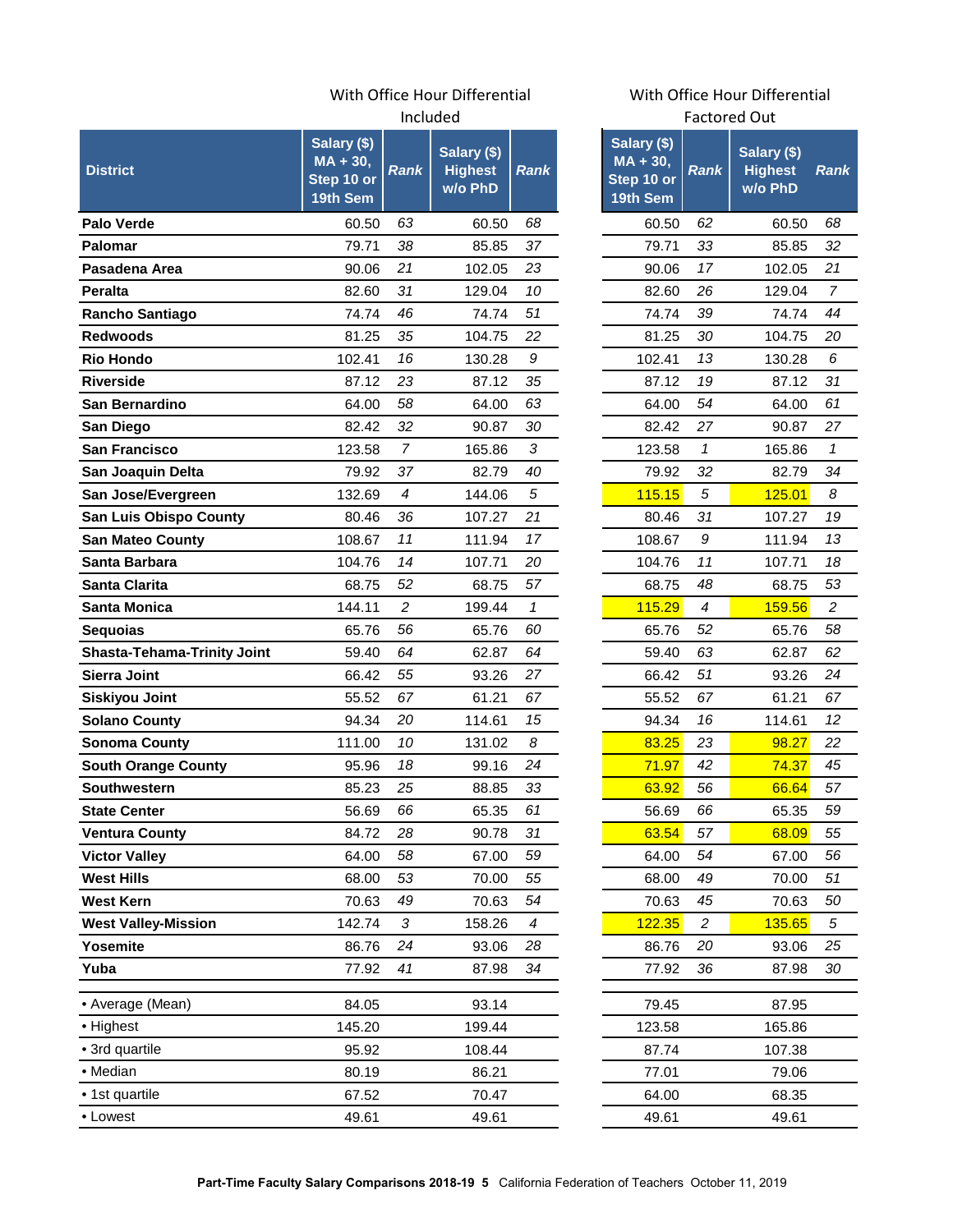## <span id="page-6-0"></span>**Part-Time Faculty Salary Comparison of Highest with PhD or Stipend Where Applicable**

| <b>District</b>            | Salary (\$)<br><b>PhD Highest</b><br><b>Rate or</b><br><b>Stipend</b> | <b>Notes</b>                                                                       |
|----------------------------|-----------------------------------------------------------------------|------------------------------------------------------------------------------------|
| <b>Allan Hancock Joint</b> | 81.28                                                                 | PHD rate - Column 7, Step 7, 25+ semesters                                         |
| <b>Antelope Valley</b>     | 85.24                                                                 | PhD rate - Column 3, Step 4, 16+ semesters                                         |
| <b>Barstow</b>             | 55.00                                                                 | On rate for all                                                                    |
| <b>Butte</b>               | 77.25                                                                 | MA48 or PhD, Step V, 23+ semesters                                                 |
| Cabrillo                   | Stipend                                                               | \$82 Stipend per unit                                                              |
| <b>Cerritos</b>            | 98.51                                                                 | PhD rate - Column 3, Step 6, 11th & 12th semesters                                 |
| <b>Chabot-Las Positas</b>  | 121.62                                                                | Steps only salary schedule. Step 10, 180 hours                                     |
| <b>Chaffey</b>             | 79.00                                                                 | Steps only salary schedule. Step 3, 9-12 semesters                                 |
| <b>Citrus</b>              | 86.57                                                                 | MA+50, Step 6, 11+ semesters                                                       |
| Coast                      | 90.61                                                                 | MA60 or PhD, Step 6                                                                |
| Compton                    | 68.83                                                                 | MA72, Step 4, Year 10+                                                             |
| <b>Contra Costa</b>        | 117.41                                                                | BA+90 or MA+60 or PhD, Step 22                                                     |
| <b>Copper Mountain</b>     | 56.39                                                                 | PhD rate - Column 3, Step 1                                                        |
| <b>Desert</b>              | 75.11                                                                 | PhD rate - Column 3, Step 5, 8 SIU                                                 |
| <b>El Camino</b>           | 108.33                                                                | MA, Step 6, 11th-12th semester is highest step                                     |
| <b>Feather River</b>       | Stipend                                                               | \$900 Stipend $x \#$ of units/30                                                   |
| Foothill-DeAnza            | 139.35                                                                | MA72, Annual load equivalent                                                       |
| Gavilan                    | 102.24                                                                | PhD rate - Column 5, Step 8, 17 Terms                                              |
| Glendale                   | 76.10                                                                 | MA+14, Step 6, 21st semester                                                       |
| Grossmont-Cuyamaca         | 93.65                                                                 | MA+15, Step 15                                                                     |
| <b>Hartnell</b>            | 78.30                                                                 | PhD rate - Column E, Step 5, 17+ semesters                                         |
| Imperial                   | 65.00                                                                 | One rate for all                                                                   |
| Kern                       | 62.50                                                                 | Rates are not based on degrees                                                     |
| <b>Lake Tahoe</b>          | 50.93                                                                 | Rates are not based on degrees                                                     |
| Lassen                     | 49.61                                                                 | One rate for all                                                                   |
| Long Beach                 | Stipend                                                               | \$100 stipend per semester                                                         |
| <b>Los Angeles</b>         | 128.38                                                                | \$2.12 doctoral degree addition, 20 wks paid 17.5 weeks<br>semester = $$2.43/hour$ |
| <b>Los Rios</b>            | 146.45                                                                | PhD rate - Column V, Longevity Step, 61+ semesters                                 |
| <b>Marin</b>               | 199.39                                                                | PhD rate - Column 5, Step 16                                                       |
| Mendocino-Lake             | 76.87                                                                 | PhD rate - Column 3, Step 3, 18+ semesters                                         |
| <b>Merced</b>              | 68.43                                                                 | MA+45, Step 8, 48 semesters                                                        |
| <b>Mira Costa</b>          | 118.63                                                                | PhD rate - Column 6, Step 10, 19+ semesters                                        |
| <b>Monterey Peninsula</b>  | 86.37                                                                 | PhD rate - Column 6, Step 11                                                       |
| Mt. San Antonio            | 92.75                                                                 | MA+50 or PhD, Step 4, 90+ LHE                                                      |
| Mt. San Jacinto            | 61.39                                                                 | Rates are not based on degrees                                                     |
| <b>Napa Valley</b>         | 76.86                                                                 | Rates are not based on degrees                                                     |
| <b>North Orange County</b> | 78.34                                                                 | PhD rate - Column 3, Step 5, 8 SIU                                                 |
| Ohlone                     | 108.77                                                                | Rates are not based on degrees                                                     |
| Palo Verde                 | 69.51                                                                 | PhD rate - Column 3, Step 2, 5th Semester                                          |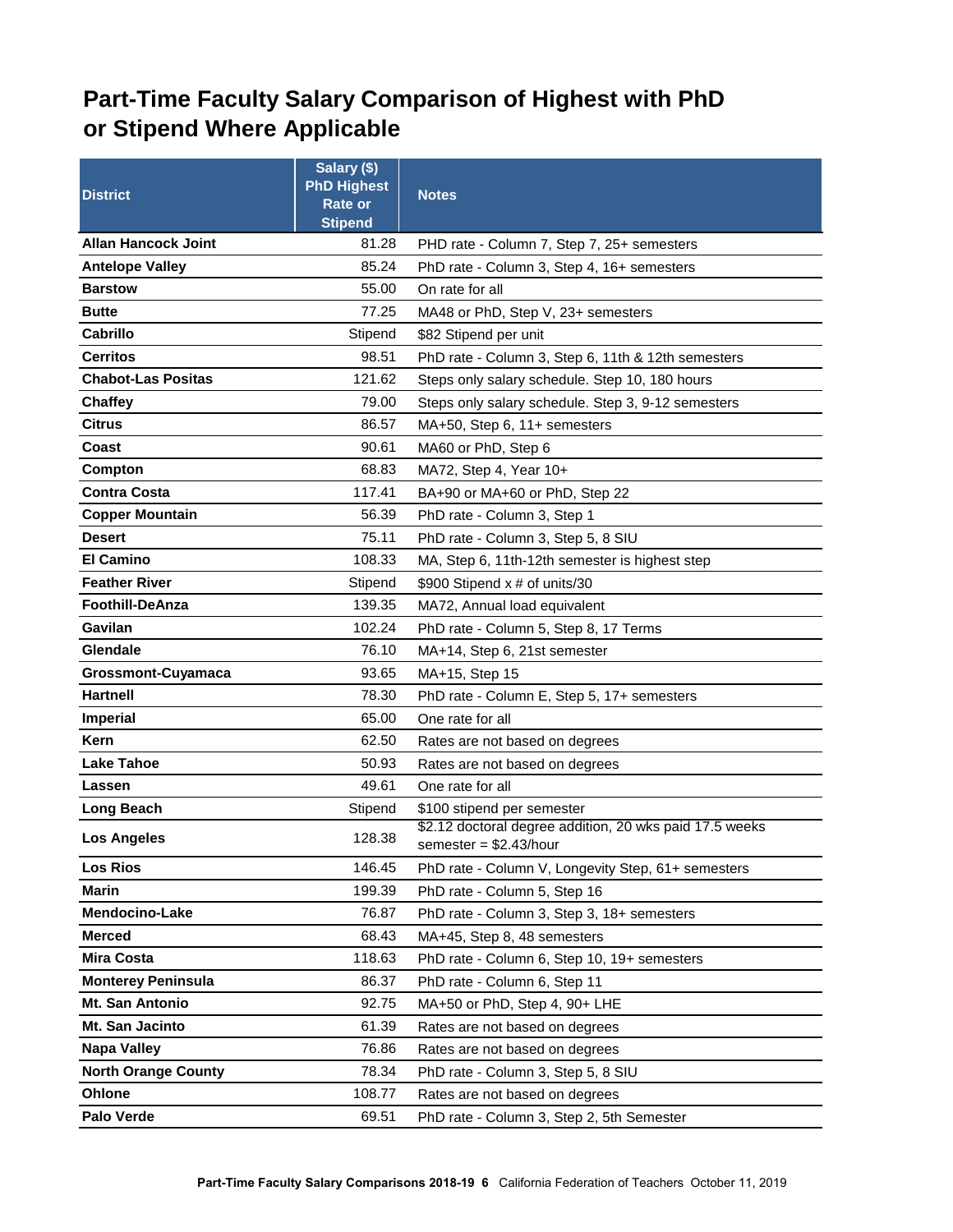| <b>District</b>                    | Salary (\$)<br><b>PhD Highest</b><br>Rate or<br><b>Stipend</b> | <b>Notes</b>                                                                                                  |  |  |  |  |  |
|------------------------------------|----------------------------------------------------------------|---------------------------------------------------------------------------------------------------------------|--|--|--|--|--|
| Palomar                            | 87.89                                                          | Rate for 2 MA or PhD. Column 4, Step 10, 4050 hours                                                           |  |  |  |  |  |
| Pasadena Area                      | 105.08                                                         | PhD rate - Column 5, Step 25, 3750 hours                                                                      |  |  |  |  |  |
| <b>Peralta</b>                     | 129.04                                                         | MA+90 or PhD, Step 25                                                                                         |  |  |  |  |  |
| <b>Rancho Santiago</b>             | 74.74                                                          | MA + 30, Step 5, 6th Semester, Col IV is highest rate                                                         |  |  |  |  |  |
| <b>Redwoods</b>                    | 104.75                                                         | BA + 70 or MA + 40, Step 10                                                                                   |  |  |  |  |  |
| <b>Rio Hondo</b>                   | 134.06                                                         | PhD rate - Column 5, Step 20, 25+ Years                                                                       |  |  |  |  |  |
| <b>Riverside</b>                   | 87.12                                                          | MA 15, 4 semesters                                                                                            |  |  |  |  |  |
| San Bernardino                     | 64.00                                                          | One rate for all                                                                                              |  |  |  |  |  |
| San Diego                          | 91.27                                                          | $MA + 105$ or PhD, Step 5                                                                                     |  |  |  |  |  |
| <b>San Francisco</b>               | 165.86                                                         | $MA + 60$ or PhD, Step 13, 52 semesters                                                                       |  |  |  |  |  |
| San Joaquin Delta                  | 85.10                                                          | PhD rate - Column 7, Step 7, 1741+ hours                                                                      |  |  |  |  |  |
| San Jose/Evergreen                 | 147.73                                                         | PhD rate - Class VI, Step 11                                                                                  |  |  |  |  |  |
| <b>San Luis Obispo County</b>      | 110.40                                                         | PhD rate - Column G, Step 12, 45+ semesters                                                                   |  |  |  |  |  |
| <b>San Mateo County</b>            | 111.94                                                         | Rates are not based on degrees                                                                                |  |  |  |  |  |
| Santa Barbara                      | 111.74                                                         | PhD rate - Column 2, Step 9, 21+ semesters                                                                    |  |  |  |  |  |
| <b>Santa Clarita</b>               | 75.62                                                          | PhD rate - Column 3, Step 3, 11+ semesters                                                                    |  |  |  |  |  |
| Santa Monica                       | 204.67                                                         | Rate - Column VII, Step 22                                                                                    |  |  |  |  |  |
| <b>Sequoias</b>                    | 67.14                                                          | Rate - Column 4, Year 5                                                                                       |  |  |  |  |  |
| <b>Shasta-Tehama-Trinity Joint</b> | 64.76                                                          | Differential of \$1.90 per hour for PhD. This is Class V, Step 8,<br>240 Units MA+48 rate with stipend added. |  |  |  |  |  |
| <b>Sierra Joint</b>                | 97.92                                                          | PhD rate - Column 4, Step 14                                                                                  |  |  |  |  |  |
| <b>Siskiyou Joint</b>              | 61.21                                                          | $MA + 60$                                                                                                     |  |  |  |  |  |
| <b>Solano County</b>               | 119.19                                                         | PhD rate - Column 5, Step 13                                                                                  |  |  |  |  |  |
| <b>Sonoma County</b>               | 133.64                                                         | PhD rate - Column 4, Step 9, 33+ semesters                                                                    |  |  |  |  |  |
| <b>South Orange County</b>         | 99.16                                                          | Same rate as without PhD, 181+ LHE                                                                            |  |  |  |  |  |
| <b>Southwestern</b>                | Stipend                                                        | \$523 Stipend per Semester                                                                                    |  |  |  |  |  |
| <b>State Center</b>                | 65.36                                                          | $MA + 90$ or PhD, Step 7C, 25+ semesters                                                                      |  |  |  |  |  |
| <b>Ventura County</b>              | 102.86                                                         | PhD rate - Column 3, Step 7, 25+ semesters                                                                    |  |  |  |  |  |
| <b>Victor Valley</b>               | Stipend                                                        | \$100 per unit for academic year, not to exceed \$3,000                                                       |  |  |  |  |  |
| <b>West Hills</b>                  | 70.00                                                          | $MA + 90$ rate                                                                                                |  |  |  |  |  |
| <b>West Kern</b>                   | 70.63                                                          | Step 3, 5-6th semesters, rates are not based on degrees                                                       |  |  |  |  |  |
| <b>West Valley-Mission</b>         | 158.26                                                         | Step 21 - rates are not based on degrees                                                                      |  |  |  |  |  |
| Yosemite                           | 95.51                                                          | PhD rate - Column V, Step 11, 21+ semesters                                                                   |  |  |  |  |  |
| Yuba                               | 89.81                                                          | PhD rate - Column 3, Step 22, +150 Units                                                                      |  |  |  |  |  |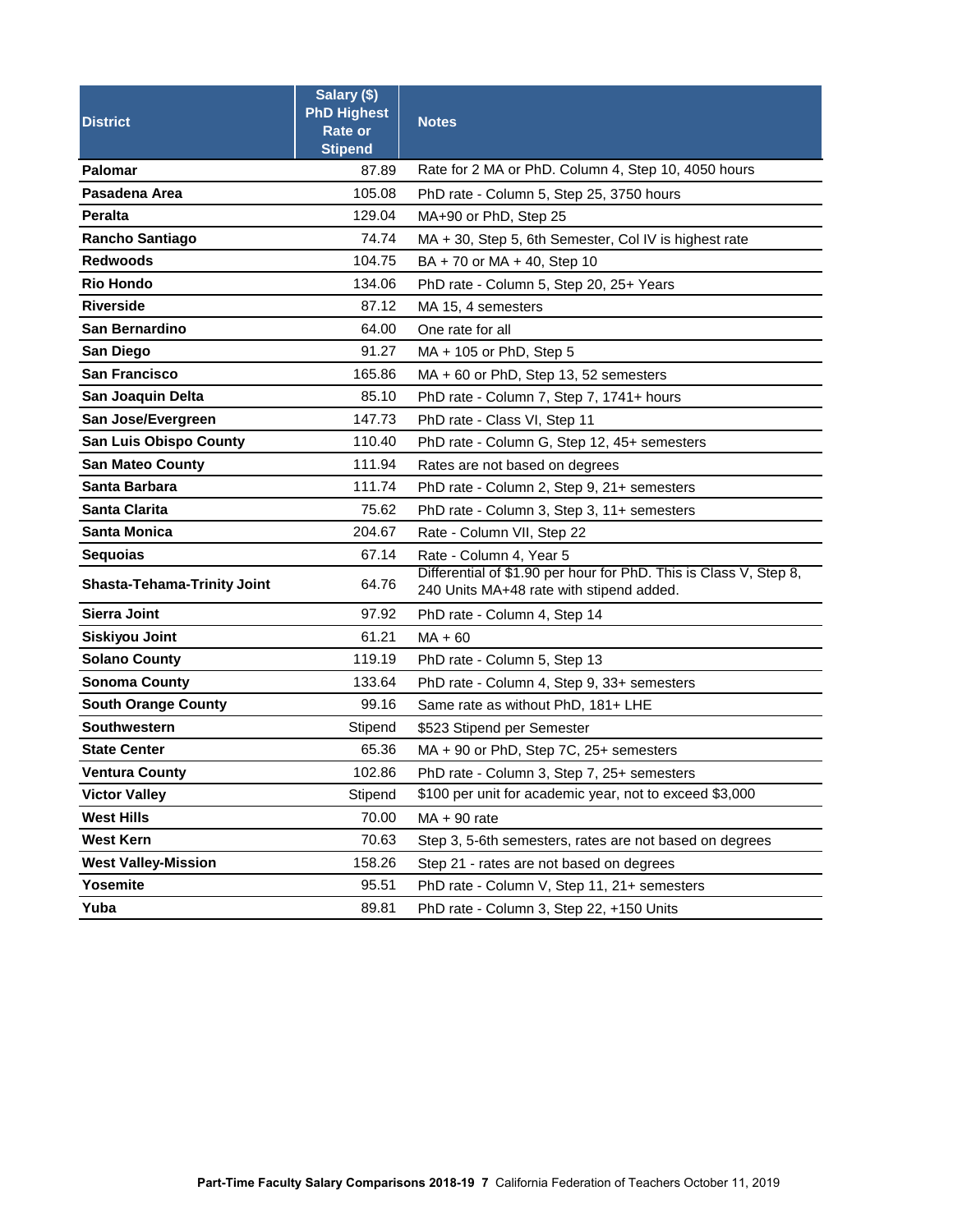## <span id="page-8-0"></span>**Details re: Steps and Columns and Step Advancement**

| <b>District</b>            | # of Steps/<br><b>Columns</b> | <b>Step Advancement Process</b>                                                                                                                                                                                                                                                    |  |  |  |  |  |  |
|----------------------------|-------------------------------|------------------------------------------------------------------------------------------------------------------------------------------------------------------------------------------------------------------------------------------------------------------------------------|--|--|--|--|--|--|
| <b>Allan Hancock Joint</b> | 7/7                           | Step advancement every 2 years or 4 semesters. 1 year = 2 semesters or 1<br>semester + summer.                                                                                                                                                                                     |  |  |  |  |  |  |
| <b>Antelope Valley</b>     | 4/3                           | Step 2: 2 1/2 years (5 semesters) or 30 LHE; Step 3: 5 years, 10 semesters or<br>60 LHE; Step 4: 7 1/2 years 15 semesters or 90 LHE at Antelope during<br>regular academic year. Per salary schedule.                                                                              |  |  |  |  |  |  |
| <b>Barstow</b>             | 1/1                           | One rate.                                                                                                                                                                                                                                                                          |  |  |  |  |  |  |
| <b>Butte</b>               | 5/3                           | Step I: 1-6 semesters; Step II: 7-9 semesters; Step III: 10-12 semesters; Step<br>IV: 13-22 semesters; Step V: 23+ semesters. Per salary schedule.                                                                                                                                 |  |  |  |  |  |  |
| Cabrillo                   | 12/6                          | Article 13.3.2 of CBA: Adjunct unit members shall receive one step<br>advancement within the appropriate class in the adjunct salary schedule, for<br>each two terms of service to the District(fall, winter, spring, summer). Only one<br>step may be achieved per academic year. |  |  |  |  |  |  |
| <b>Cerritos</b>            | 6/3                           | Step I: 1-2 semesters; Step II: 3-4 semesters; Step III: 5-6 semesters; Step IV:<br>7-8 semesters; Step V: 9-10 semesters; Step VI: 11 or more semesters.                                                                                                                          |  |  |  |  |  |  |
| <b>Chabot-Las Positas</b>  | 10/1                          | 18 faculty hours per Section 21.I.1 of CBA.                                                                                                                                                                                                                                        |  |  |  |  |  |  |
| <b>Chaffey</b>             | 3/2                           | Every 4 academic terms. Per page 72 of CBA.                                                                                                                                                                                                                                        |  |  |  |  |  |  |
| <b>Citrus</b>              | 6/4                           | One step increase per year for each two-semester periods completed. Per<br>salary schedule.                                                                                                                                                                                        |  |  |  |  |  |  |
| Coast                      | 6/3                           | Annually every calendar year. Per CFT survey.                                                                                                                                                                                                                                      |  |  |  |  |  |  |
| Compton                    | 4/6                           | Every two semesters. Per Salary Schedule.                                                                                                                                                                                                                                          |  |  |  |  |  |  |
| <b>Contra Costa</b>        | 22/7                          | 1 year FTE service. Per CFT survey.                                                                                                                                                                                                                                                |  |  |  |  |  |  |
| <b>Copper Mountain</b>     | 1/3                           | Move columns with PhD. Per salary schedule.                                                                                                                                                                                                                                        |  |  |  |  |  |  |
| <b>Desert</b>              | 5/3                           | Step I: 0-17 SIU; Step II: 18-35 SIU; Step III: 36-53 SIU; Step IV: 5-71 SIU;<br>Step IV: 72+ SIU. Per salary schedule. (SIU: Semester Instructional Unit.)                                                                                                                        |  |  |  |  |  |  |
| <b>El Camino</b>           | 6/2                           | Step I: 1-2 semesters; Step II: 3-4 semesters; Step III: 5-6 semesters; Step IV:<br>7-8 semesters; Step V: 9-10 semesters; Step VI: 11+ semesters. Per article<br>10, Section F (9) of CBA.                                                                                        |  |  |  |  |  |  |
| <b>Feather River</b>       | 15/5                          | 30 equated hours. Article 19.3 of CBA.                                                                                                                                                                                                                                             |  |  |  |  |  |  |
| <b>Foothill-DeAnza</b>     | 7/5                           | Yearly after completing equivalent of full time load. Per page 167 of CBA.<br>Appendix C, page 191 of CBA.                                                                                                                                                                         |  |  |  |  |  |  |
| Gavilan                    | 7/5                           | Step I 1-4 terms, II 5-6 terms, III 7-8 terms, IV 9-20 terms, V 11-16 terms, VI<br>17+ terms per salary schedule                                                                                                                                                                   |  |  |  |  |  |  |
| Glendale                   | 5/4                           | Step 2 becomes effective the 5th semester of service at the College. Step<br>3: 9th semester; Step 4: 13th semester; Step 6: 21st semester. Per article VII,<br>Section 9.E., page 91 of CBA.                                                                                      |  |  |  |  |  |  |
| <b>Grossmont-Cuyamaca</b>  | 15/3                          | Must have taught one unit in two different half year periods to progress to the<br>next step. Per salary schedule.                                                                                                                                                                 |  |  |  |  |  |  |
| <b>Hartnell</b>            | 5/5                           | Every 4 semesters. Per salary schedule in CBA.                                                                                                                                                                                                                                     |  |  |  |  |  |  |
| <b>Imperial</b>            | 1/1                           | One rate                                                                                                                                                                                                                                                                           |  |  |  |  |  |  |
| Kern                       | 3/1                           | Step 1: 0-.99 FTE; Step 2: 1-1.99 FTE; Step 3: 2.0 or higher FTE. Per salary<br>schedule.                                                                                                                                                                                          |  |  |  |  |  |  |
| <b>Lake Tahoe</b>          | 2/1                           | Tier I: 0-9 quarters; Tier II: 10+ quarters at LTCC. Per salary schedule.                                                                                                                                                                                                          |  |  |  |  |  |  |
| Lassen                     | 1/1                           | One rate.                                                                                                                                                                                                                                                                          |  |  |  |  |  |  |
| Long Beach                 | 6/3                           | Advancement occurs every two semesters of part-time employment. Per<br>salary schedule.                                                                                                                                                                                            |  |  |  |  |  |  |
| <b>Los Angeles</b>         | 10/1                          | Annually. Per CFT survey.                                                                                                                                                                                                                                                          |  |  |  |  |  |  |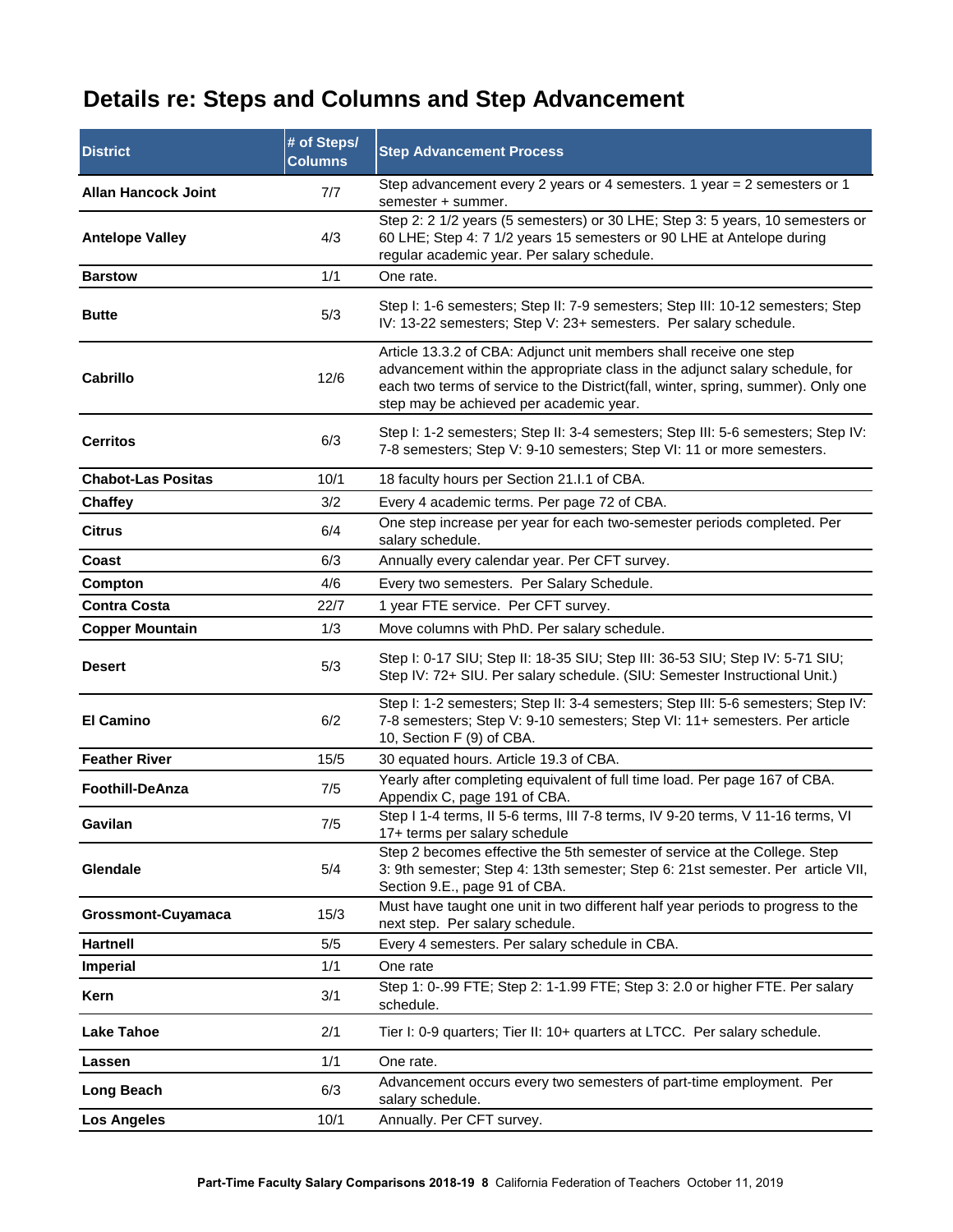| <b>District</b>                    | # of Steps/<br><b>Columns</b> | <b>Step Advancement Process</b>                                                                                                                                                                                                                                                         |  |  |  |  |  |
|------------------------------------|-------------------------------|-----------------------------------------------------------------------------------------------------------------------------------------------------------------------------------------------------------------------------------------------------------------------------------------|--|--|--|--|--|
| <b>Los Rios</b>                    | 15/5                          | 30 formula hours. Article 2.7.2.2 of CBA.                                                                                                                                                                                                                                               |  |  |  |  |  |
| <b>Marin</b>                       | 24/5                          | 30 Units. Article 3.8.6.3 of CBA.                                                                                                                                                                                                                                                       |  |  |  |  |  |
| Mendocino-Lake                     | 3/6                           | 6 semesters of service with the district. Per salary schedule.                                                                                                                                                                                                                          |  |  |  |  |  |
| <b>Merced</b>                      | 8/5                           | 30 units or 6 semesters. Per salary schedule.                                                                                                                                                                                                                                           |  |  |  |  |  |
| <b>Mira Costa</b>                  | 10/6                          | One year or two semesters. Article 12.5.a.                                                                                                                                                                                                                                              |  |  |  |  |  |
| <b>Monterey Peninsula</b>          | 11/6                          | 100 hours over two terms. Article 16.4.8 of CBA.                                                                                                                                                                                                                                        |  |  |  |  |  |
| Mt. San Antonio                    | 4/3                           | Step I: 0-29.9 LHE; Step II: 30-59.9 LHE; Step III: 60-89.9 LHE; Step IV: 90+<br>LHE. Per salary schedule. (LHE: Lecture Hour Equivalent.)                                                                                                                                              |  |  |  |  |  |
| Mt. San Jacinto                    | 3/1                           | Step 3: 1-6 semesters; Step 4: 7-12 semesters; Step 5: 13+ semesters.                                                                                                                                                                                                                   |  |  |  |  |  |
| <b>Napa Valley</b>                 | 7/1                           | 3 semesters. 13.4.1 of CBA.                                                                                                                                                                                                                                                             |  |  |  |  |  |
| <b>North Orange County</b>         | 5/3                           | 18 LHE or 3 regular semesters. Article 11.2.4 of CBA. (LHE: Lecture Hour<br>Equivalent.)                                                                                                                                                                                                |  |  |  |  |  |
| <b>Ohlone</b>                      | 12/1                          | Any calendar year or "experience year." Article 8.10.2 of CBA.                                                                                                                                                                                                                          |  |  |  |  |  |
| <b>Palo Verde</b>                  | 2/3                           | Step I: 1-4 semesters; Step II: 5+ semesters. Per salary schedule.                                                                                                                                                                                                                      |  |  |  |  |  |
| Palomar                            | 4/4                           | Step 2: 450 hours; Step 3: 900 hours; Step 4: 1,350 hours. Per page attached<br>to salary schedule.                                                                                                                                                                                     |  |  |  |  |  |
| Pasadena Area                      | 25/5                          | 150 hours. Per salary schedule.                                                                                                                                                                                                                                                         |  |  |  |  |  |
| <b>Peralta</b>                     | 25/5                          | 30 semester hours. Article 9-17 E of CBA.                                                                                                                                                                                                                                               |  |  |  |  |  |
| <b>Rancho Santiago</b>             | 3/4                           | Advancement every 2 semesters. Per salary schedule.                                                                                                                                                                                                                                     |  |  |  |  |  |
| <b>Redwoods</b>                    | 10/5                          | 45 TLU (Teaching Load Unit). Article 3.10.5 of CBA.                                                                                                                                                                                                                                     |  |  |  |  |  |
| <b>Rio Hondo</b>                   | 20/5                          | Annually up to step 19 which is 20 years. 20 is 25 years. Per salary schedule.                                                                                                                                                                                                          |  |  |  |  |  |
| <b>Riverside</b>                   | 3/3                           | Step 2: 2 semesters, Step 3: 4 semesters. Per salary schedule.                                                                                                                                                                                                                          |  |  |  |  |  |
| San Bernardino                     | 1/1                           | One rate.                                                                                                                                                                                                                                                                               |  |  |  |  |  |
| <b>San Diego</b>                   | 11/7                          | Step A: 0-449 hours; Step B: 450-899 hours; C: 900-1349 hours, D:1350-1799<br>hours, E:1800-2249 hours; F:2250-2699 hours; G:2700-3149 hours; H:3150-<br>3599 hours; I:3600-4049 hours; J:4050-11999 hours; K:12000+ hours. Steps<br>G-K apply to vocational only. Per salary schedule. |  |  |  |  |  |
| <b>San Francisco</b>               | 13/5                          | Every 4 semesters. Article 21.2 of CBA.                                                                                                                                                                                                                                                 |  |  |  |  |  |
| San Joaquin Delta                  | 7/7                           | Step 1: Less than 290 hours; Step 2: 290-579 hours; Step 3: 580-869 hours;<br>Step 4: 870-1159 hours; Step 5: 1160-1449 hours; Step 6: 1450-1739 hours;<br>Step 7: greater than 1740 hours. Per salary schedule.                                                                        |  |  |  |  |  |
| San Jose/Evergreen                 | 10/5                          | Annually. Article 9.7 of CBA.                                                                                                                                                                                                                                                           |  |  |  |  |  |
| <b>San Luis Obispo County</b>      | 14/7                          | Every four semesters. Appendix B-6.                                                                                                                                                                                                                                                     |  |  |  |  |  |
| <b>San Mateo County</b>            | 12/1                          | Must have served in 2 academic semesters. Article 8.11 of CBA.                                                                                                                                                                                                                          |  |  |  |  |  |
| Santa Barbara                      | 9/2                           | Steps 1-6: 2 semesters; Steps 7-9: 4 semesters. Article 2.18.2.1.                                                                                                                                                                                                                       |  |  |  |  |  |
| <b>Santa Clarita</b>               | 3/2                           | Step 2: 4 semesters at step 1; Step 3: 6 semesters at step 2. Per salary<br>schedule.                                                                                                                                                                                                   |  |  |  |  |  |
| Santa Monica                       | 22/7                          | Every 30 weekly teaching hours. Cnf'd by district.                                                                                                                                                                                                                                      |  |  |  |  |  |
| <b>Sequoias</b>                    | 5/4                           | Annually. Per salary schedule.                                                                                                                                                                                                                                                          |  |  |  |  |  |
| <b>Shasta-Tehama-Trinity Joint</b> | 8/5                           | Every 30 units. Per Board Policy 4141.1; cnf'd by district.                                                                                                                                                                                                                             |  |  |  |  |  |
| <b>Sierra Joint</b>                | 14/4                          | Every 30 units. Per salary schedule.                                                                                                                                                                                                                                                    |  |  |  |  |  |
| <b>Siskiyou Joint</b>              | 1/4                           | Not applicable.                                                                                                                                                                                                                                                                         |  |  |  |  |  |
| <b>Solano County</b>               | 6/5                           | Every 2 semesters. Per salary schedule.                                                                                                                                                                                                                                                 |  |  |  |  |  |
| <b>Sonoma County</b>               | 9/4                           | Every 4 qualifying semesters. Per article 27.03.B of CBA.                                                                                                                                                                                                                               |  |  |  |  |  |
| <b>South Orange County</b>         | 7/1                           | 30 LHE. Article V.B.3 of CBA.                                                                                                                                                                                                                                                           |  |  |  |  |  |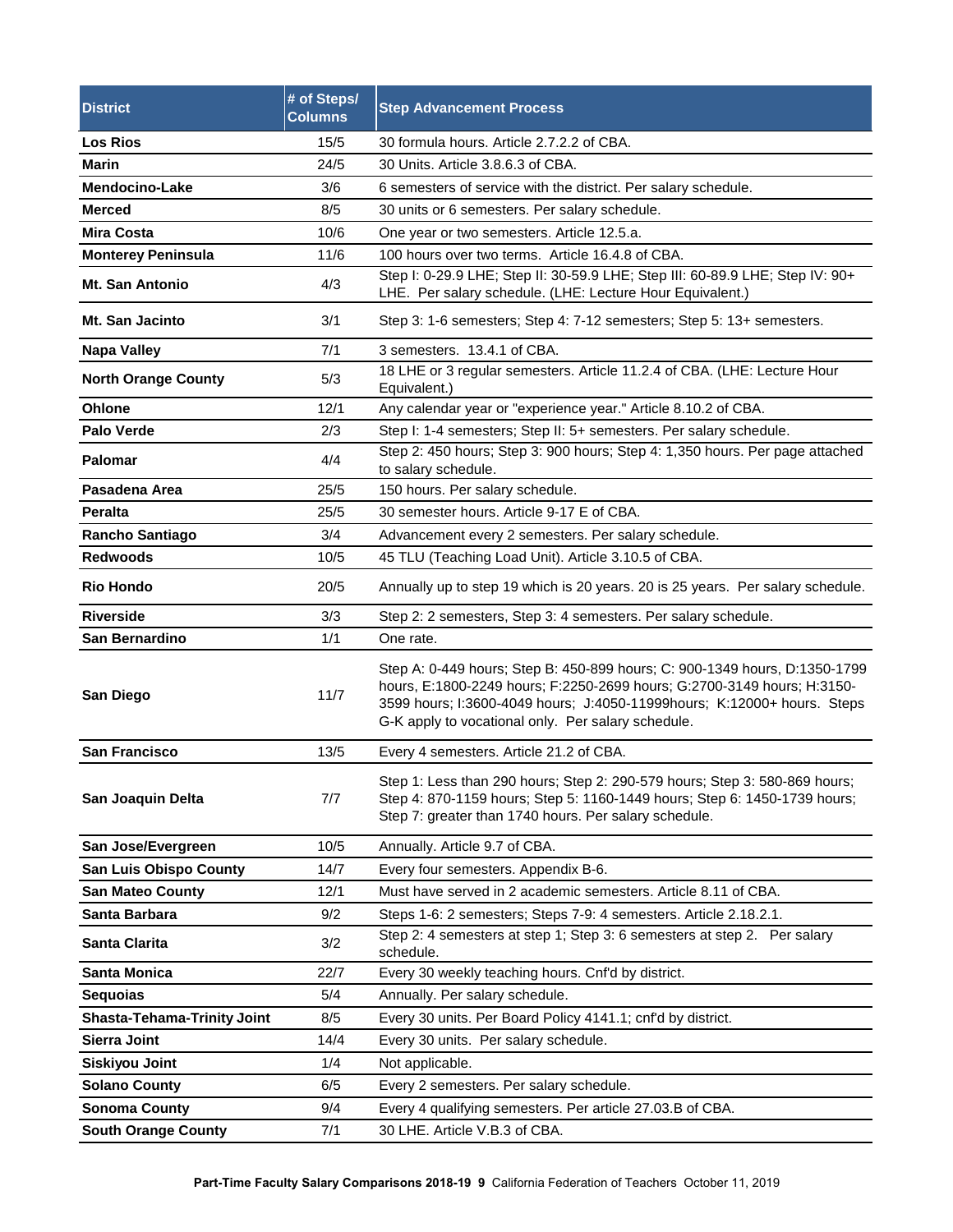| <b>District</b>                    | # of Steps/<br><b>Columns</b>                                  | <b>Step Advancement Process</b>                                                                                          |  |  |  |
|------------------------------------|----------------------------------------------------------------|--------------------------------------------------------------------------------------------------------------------------|--|--|--|
| <b>Southwestern</b>                | 4/3                                                            | Class A: 6 semesters; Class B: 7-12 semesters; Class C: 13-18 semesters;<br>Class D: 19+ semesters. Per salary schedule. |  |  |  |
| <b>State Center</b>                | 7/6                                                            | Every 4 semesters. Article XV, Section 2 A                                                                               |  |  |  |
| <b>Ventura County</b>              | Every 4 semesters of service. Per article 3.4.E of CBA.<br>7/3 |                                                                                                                          |  |  |  |
| <b>Victor Valley</b>               | 1/5                                                            | Not applicable.                                                                                                          |  |  |  |
| <b>West Hills</b><br>1/3           |                                                                | Not applicable.                                                                                                          |  |  |  |
| <b>West Kern</b>                   | 3/1                                                            | Every 2 semesters. Per district and article 7.2.6 of CBA.                                                                |  |  |  |
| 15/1<br><b>West Valley-Mission</b> |                                                                | Steps 1-12: Every .80 FTE load taught; Steps 15, 18, 21: every 2.2 FTE load<br>taught. Appendix BB, Section II of CBA.   |  |  |  |
| Yosemite                           | 10/5                                                           | Every 2 years or 180 class hours. Article 16.3.1 of CBA.                                                                 |  |  |  |
| Yuba                               | 9/3                                                            | Every 15 load units within district. Per CFT survey and article 7.3, page 7 of<br>CBA.                                   |  |  |  |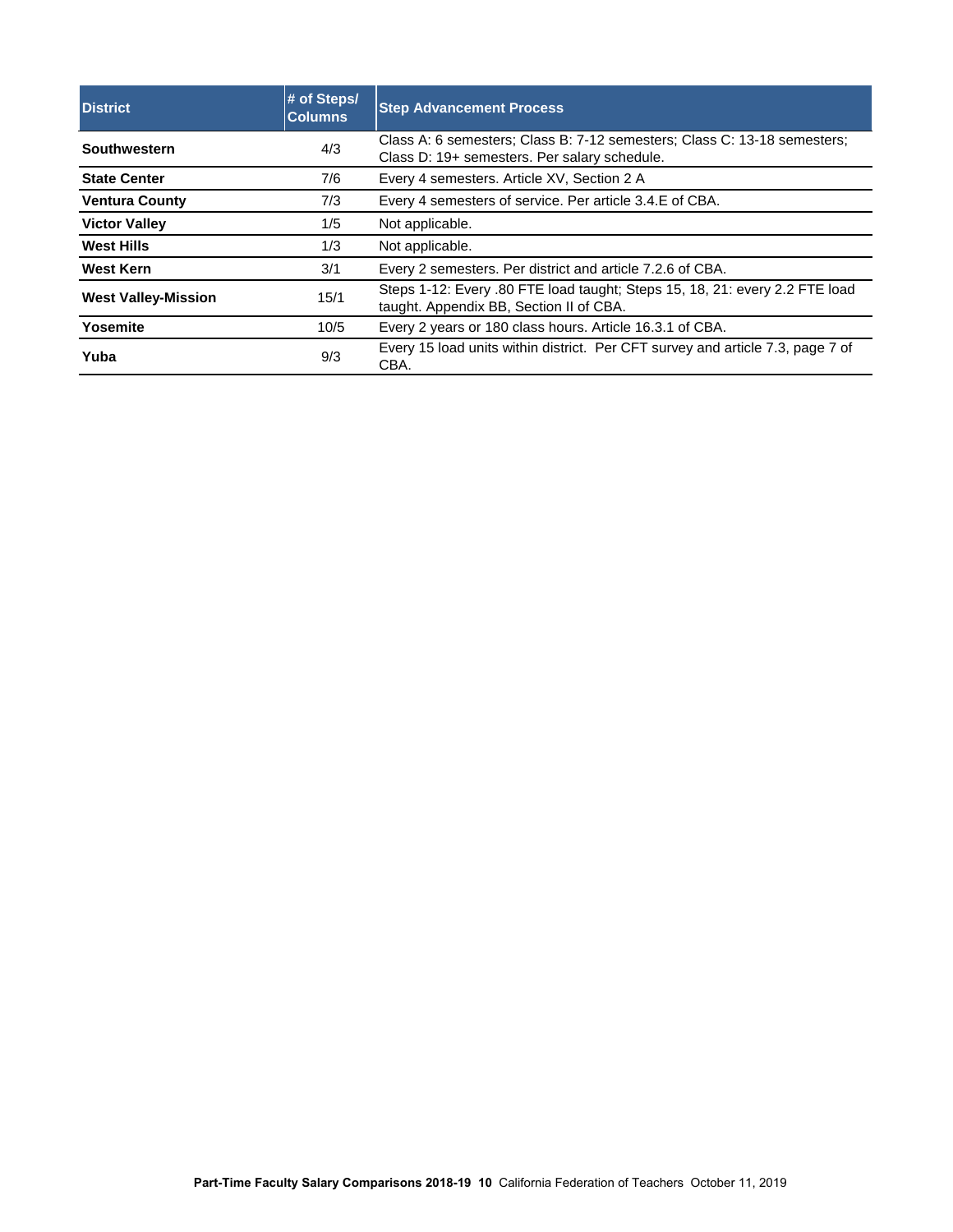# <span id="page-11-0"></span>**Office Hours**

| <b>District</b>            | Are office<br><b>hours</b><br>included<br>in hourly<br>rate? | Does the<br>district pay<br>for office<br><b>hours</b><br>separately? | <b>Office Hour</b><br><b>Differential</b> | <b>Office Hour Rate</b> | <b>Office Hour Reference</b>                                                                                                                                                                                                                                                                                                |
|----------------------------|--------------------------------------------------------------|-----------------------------------------------------------------------|-------------------------------------------|-------------------------|-----------------------------------------------------------------------------------------------------------------------------------------------------------------------------------------------------------------------------------------------------------------------------------------------------------------------------|
| <b>Allan Hancock Joint</b> | <b>No</b>                                                    | Yes                                                                   |                                           | \$30.00                 | 14.3: Eligibility rules, 14.5: rate of \$30                                                                                                                                                                                                                                                                                 |
| <b>Antelope Valley</b>     | No                                                           | Yes                                                                   |                                           | Stipend                 | Appendix EE: beginning 2016-17 through 6/30/18,<br>stipend will be issued. Funding determined on year<br>to year basis dependent upon state funding.                                                                                                                                                                        |
| <b>Barstow</b>             | No                                                           | <b>No</b>                                                             | <b>NA</b>                                 | <b>NA</b>               |                                                                                                                                                                                                                                                                                                                             |
| <b>Butte</b>               | <b>No</b>                                                    | Yes                                                                   |                                           | \$25.00                 | 11.2.3: Pool of \$100,000; 11.2.4: \$25 per hour.                                                                                                                                                                                                                                                                           |
| Cabrillo                   | <b>Yes</b>                                                   | <b>No</b>                                                             | \$15.66 to 25.84                          |                         | 8.6: Adjunct unit members are required to hold pro<br>rata office hours. 11.1.3.3.2: adjunct unit members<br>who teach less than full time shall schedule and hold<br>the same ratio of office hours as their teaching<br>assignment bears to full time assignment. Per JG, 2.5<br>office hours for every 9 hours teaching. |
| <b>Cerritos</b>            | No                                                           | Yes                                                                   |                                           | \$50.00                 | 14.d: PT Faculty are encouraged to hold office hours.<br>Pay of \$50/hour.                                                                                                                                                                                                                                                  |
| <b>Chabot-Las Positas</b>  | <b>No</b>                                                    | Yes                                                                   |                                           | \$44.00                 | Salary schedule                                                                                                                                                                                                                                                                                                             |
| <b>Chaffey</b>             | <b>No</b>                                                    | No                                                                    |                                           | \$40.00                 | 18.3.7: \$80,000 pool, certain eligibility requirements.<br>18.3.7.f: \$40/hour                                                                                                                                                                                                                                             |
| <b>Citrus</b>              | <b>Yes</b>                                                   | No                                                                    | \$10.40 to \$12.37                        |                         | 11.1: Unit members shall hold office hours for<br>students one-half hour each week.                                                                                                                                                                                                                                         |
| Coast                      | No                                                           | Yes                                                                   |                                           | \$35.00                 | 13.17.c: District will allocate \$150,000 per year to pay<br>for part-time faculty office hours. For Spring 2016,<br>compensation will be at the Misc. Non-Instructional<br>rate of \$35.00 per hour.                                                                                                                       |
| Compton                    | <b>No</b>                                                    | <b>No</b>                                                             | <b>NA</b>                                 | <b>NA</b>               |                                                                                                                                                                                                                                                                                                                             |
| <b>Contra Costa</b>        | No                                                           | Yes                                                                   |                                           | \$36.51 to \$64.93      | 7: PT Faculty are eligible to participate. 1/2 hour at<br>.2 load up to 1.5 hours per .6 and above load. Rate:<br>Non-instructional salary rate.                                                                                                                                                                            |
| <b>Copper Mountain</b>     | No                                                           | Yes                                                                   |                                           | \$41.92 to \$45.42      | Section 10: (page 11), 30 minutes per week for each<br>1.5 course SIU. At established lab rate.                                                                                                                                                                                                                             |
| <b>Desert</b>              | No                                                           | Yes                                                                   |                                           | \$49.43 to \$60.67      | Section 5: Adjunct faculty will be paid at lab rate for<br>office hours to be scheduled 1 hour for 3 SIUs.                                                                                                                                                                                                                  |
| <b>El Camino</b>           | No                                                           | No                                                                    | <b>NA</b>                                 | <b>NA</b>               | Per the local, PT Faculty do not maintain offices<br>hours as they are not paid for them. Per HR at<br>district.                                                                                                                                                                                                            |
| <b>Feather River</b>       | No                                                           | Yes                                                                   |                                           | 50% of lecture rate     | 5.c.: Eligible PT faculty will be paid for office hours at<br>50% of the associate faculty lecture rate.                                                                                                                                                                                                                    |
| <b>Foothill-DeAnza</b>     | <b>Yes</b>                                                   | No                                                                    | \$20.79 to \$30.29                        |                         | Section 7.24: All part-time faculty employees<br>compensated on Appendix C shall be required to hold<br>regularly scheduled office hours. # of hours<br>proportionate to load. For 9 units, 2.5 office hrs per<br>week.                                                                                                     |
| Gavilan                    | <b>Yes</b>                                                   | No                                                                    | \$17.26 to \$25.56                        |                         | Salary schedule: The workload per unit includes part-<br>time faculty office hours(Prorated)                                                                                                                                                                                                                                |
| Glendale                   | No                                                           | Yes                                                                   |                                           | Formula                 | B2 - Conference pay shall be determined by taking<br>the step-column placement from appendix B2 x<br>weekly conference hour(s) x 17.5 divided by $5 =$<br>monthly office/conference hours.                                                                                                                                  |
| <b>Grossmont-Cuyamaca</b>  | No                                                           | Yes                                                                   | <b>NA</b>                                 | \$30.00                 | 11.10.4 Paid Office Hours                                                                                                                                                                                                                                                                                                   |
| <b>Hartnell</b>            | No                                                           | No                                                                    |                                           | \$40.00                 | May 19, 2017 MOU: Amount of time dependent upon<br>% of instructional load, "may" participate", rate of \$40<br>per hour.                                                                                                                                                                                                   |
| <b>Imperial</b>            | No                                                           | No                                                                    |                                           | \$32.50                 | 10.8: Office hours are compensated at half of the<br>current hourly rate.                                                                                                                                                                                                                                                   |
| Kern                       | No                                                           | No                                                                    | <b>NA</b>                                 | <b>NA</b>               | New contract does not have language regarding<br>office hours for adjunct faculty.                                                                                                                                                                                                                                          |
| <b>Lake Tahoe</b>          | No                                                           | Yes                                                                   |                                           | 50% of hourly rate      | 5.7.2.1.1: available to certain adjunct faculty, extra<br>duty rate which is 50% of hourly rate                                                                                                                                                                                                                             |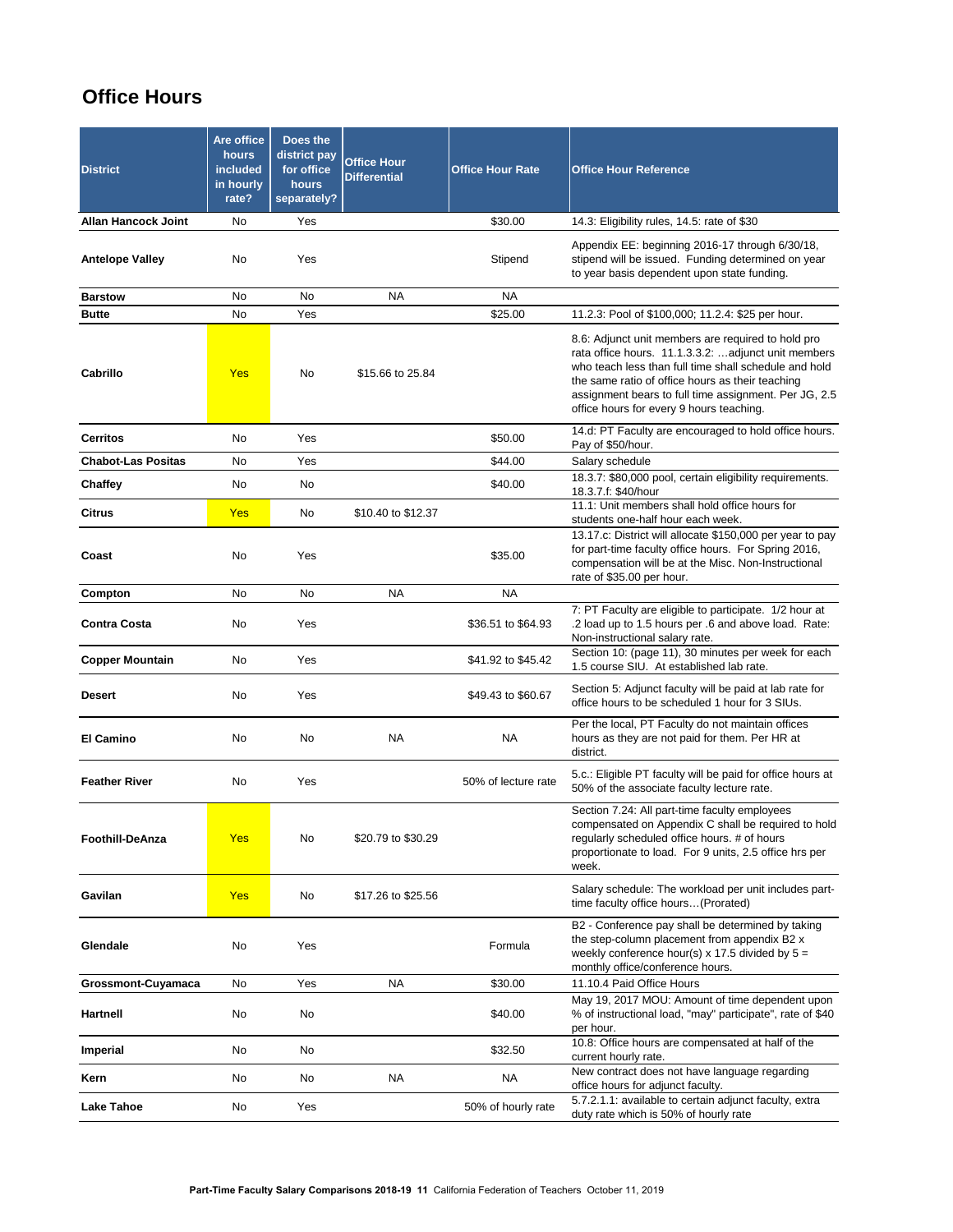| <b>District</b>            | Are office<br><b>hours</b><br><b>included</b><br>in hourly<br>rate? | Does the<br>district pay<br>for office<br>hours<br>separately? | <b>Office Hour</b><br><b>Differential</b> | <b>Office Hour Rate</b>                                        | <b>Office Hour Reference</b>                                                                                                                                                                                                                   |
|----------------------------|---------------------------------------------------------------------|----------------------------------------------------------------|-------------------------------------------|----------------------------------------------------------------|------------------------------------------------------------------------------------------------------------------------------------------------------------------------------------------------------------------------------------------------|
| Lassen                     | No                                                                  | Yes                                                            |                                           | Hourly rate                                                    | 24.3.2: Compensation will be paid for one hour per<br>week for each 3 unit class. Paid at normal hourly<br>rate.                                                                                                                               |
| Long Beach                 | No                                                                  | No                                                             | <b>NA</b>                                 | <b>NA</b>                                                      |                                                                                                                                                                                                                                                |
| <b>Los Angeles</b>         | <b>Yes</b>                                                          | No                                                             | \$15.62                                   |                                                                |                                                                                                                                                                                                                                                |
| <b>Los Rios</b>            | No                                                                  | Yes                                                            |                                           | \$34.13                                                        | 4.10.11 Voluntary, # of hours vary by assignment.<br>Rate Class 1, Step 1, Salary Schedule B2                                                                                                                                                  |
| Marin                      | <b>Yes</b>                                                          | No                                                             | \$29.68 to \$49.85                        |                                                                | Page 14, 3.10.a,d: Based on number of assigned<br>teaching units (ATU): 0.1 to 3.0 ATU: 1 office hour;<br>3.1 to 6.0 ATU: 1.5 office hours; 6.1 to 9 ATU: 2<br>office hours; 9.1 to 12 ATU: 3 office hours; 12.1 to<br>15 ATU: 4 office hours. |
| <b>Mendocino-Lake</b>      | No                                                                  | Yes                                                            |                                           | \$20.00                                                        | 16.11.e Eligible for 16 office hours per semester at<br>\$20 an hour. Appendix 37.                                                                                                                                                             |
| <b>Merced</b>              | No                                                                  | <b>No</b>                                                      | <b>NA</b>                                 | <b>NA</b>                                                      |                                                                                                                                                                                                                                                |
| <b>Mira Costa</b>          | No                                                                  | Yes                                                            |                                           | \$44.00                                                        | Article 11.3 - Office hours shall be paid at a flat rate<br>of \$44 per hour.                                                                                                                                                                  |
| <b>Monterey Peninsula</b>  | <b>Yes</b>                                                          | No                                                             | \$12.77 to \$21.59                        |                                                                | 15.11.3.2: Proportionate # of office hours as part-<br>time assignment relates to that of a full-time<br>instructor.                                                                                                                           |
| Mt. San Antonio            | No                                                                  | Yes                                                            |                                           | 27                                                             | 7.B Rate of \$27 per hour                                                                                                                                                                                                                      |
| Mt. San Jacinto            | No                                                                  | No                                                             | <b>NA</b>                                 | <b>NA</b>                                                      |                                                                                                                                                                                                                                                |
| <b>Napa Valley</b>         | No                                                                  | Yes                                                            |                                           | \$41.89 to \$53.00                                             | Salary Schedule 2: Steps 1 to Step 7                                                                                                                                                                                                           |
| <b>North Orange County</b> | <b>Yes</b>                                                          | No                                                             | \$10.66 to \$13.06                        |                                                                | 13.1 Pay rates include compensation for ten (10)<br>minutes of office hour time for each 50 minutes of<br>assignment                                                                                                                           |
| Ohlone                     | No                                                                  | No                                                             |                                           | \$42.00                                                        | Appendix M, MOU re: Office Hours - beginning Fall<br>2017                                                                                                                                                                                      |
| <b>Palo Verde</b>          | No                                                                  | No                                                             |                                           | .67 of hourly rate or<br>\$37.18 to \$46.57                    | 2.3.i.(7).d beginning in the 2017 Fall Semester, all<br>part-time unit members will be paid for one office<br>hour per week at the lab rate (0.67 of current hourly<br>rate)                                                                   |
| <b>Palomar</b>             | <b>No</b>                                                           | Yes                                                            |                                           | \$55.00                                                        | 15.4.8 (c) - Part-Time Faculty Office Hours                                                                                                                                                                                                    |
| Pasadena Area              | No                                                                  | Yes                                                            |                                           | Hourly rate                                                    | 5.4.6 Effective Fall semester of 2015, part-time<br>faculty will be paid for 8 hours per semester at the<br>employee's hourly rate                                                                                                             |
| <b>Peralta</b>             | No                                                                  | Yes                                                            |                                           | Non instructional<br>assignments equated<br>at .50 per 18.5.d. | 18.7 (1)g Will be compensated at their non-<br>instructional rate. # of hours depends on instructional<br>load.                                                                                                                                |
| Rancho Santiago            | No.                                                                 | No                                                             | <b>NA</b>                                 | <b>NA</b>                                                      |                                                                                                                                                                                                                                                |
| <b>Redwoods</b>            | No                                                                  | No                                                             |                                           | \$40.00                                                        | 3.12.1.2 Each eligible documented office hour is<br>compensated at \$40.                                                                                                                                                                       |
| <b>Rio Hondo</b>           | <b>No</b>                                                           | No                                                             | <b>NA</b>                                 | <b>NA</b>                                                      |                                                                                                                                                                                                                                                |
| <b>Riverside</b>           | No                                                                  | No                                                             | <b>NA</b>                                 | <b>NA</b>                                                      |                                                                                                                                                                                                                                                |
| San Bernardino             | No                                                                  | No                                                             | <b>NA</b>                                 | <b>NA</b>                                                      |                                                                                                                                                                                                                                                |
| San Diego                  | No.                                                                 | Yes                                                            |                                           | dividing the resource<br>hours submitted.                      | Rate is determined by Appendix IX: 8. Hours available per FTEF. 5. The<br>total resources shall be distributed each semester will<br>by the total number of come from the AFT share of the Resource Allocation<br>Formula.                     |
| <b>San Francisco</b>       | <b>No</b>                                                           | Yes                                                            |                                           | \$42.96 to \$71.08                                             |                                                                                                                                                                                                                                                |
| San Joaquin Delta          | No                                                                  | No                                                             | <b>NA</b>                                 | ΝA                                                             |                                                                                                                                                                                                                                                |
| San Jose/Evergreen         | <b>Yes</b>                                                          | No                                                             | \$12.58 to \$19.53                        |                                                                | 9.14: Standard of 1/2 hour for each 20% course load.<br>60% course load would be 1.5 hours.                                                                                                                                                    |
| San Luis Obispo Count      | No                                                                  | Yes                                                            |                                           | \$443.20                                                       | Per Local: PT faculty teaching 40% or more are paid<br>for 1 hour/week; 20-40% for .5 hours/wk. Schedule B-<br>4 (ancillary), Col D, Step 9                                                                                                    |
| <b>San Mateo County</b>    | No                                                                  | Yes                                                            |                                           | Hourly rate                                                    | 19.6: 1 office hour for every 3 Faculty Load Credits                                                                                                                                                                                           |
| Santa Barbara              | No                                                                  | No                                                             | <b>NA</b>                                 | <b>NA</b>                                                      | taught.                                                                                                                                                                                                                                        |
|                            |                                                                     |                                                                |                                           |                                                                |                                                                                                                                                                                                                                                |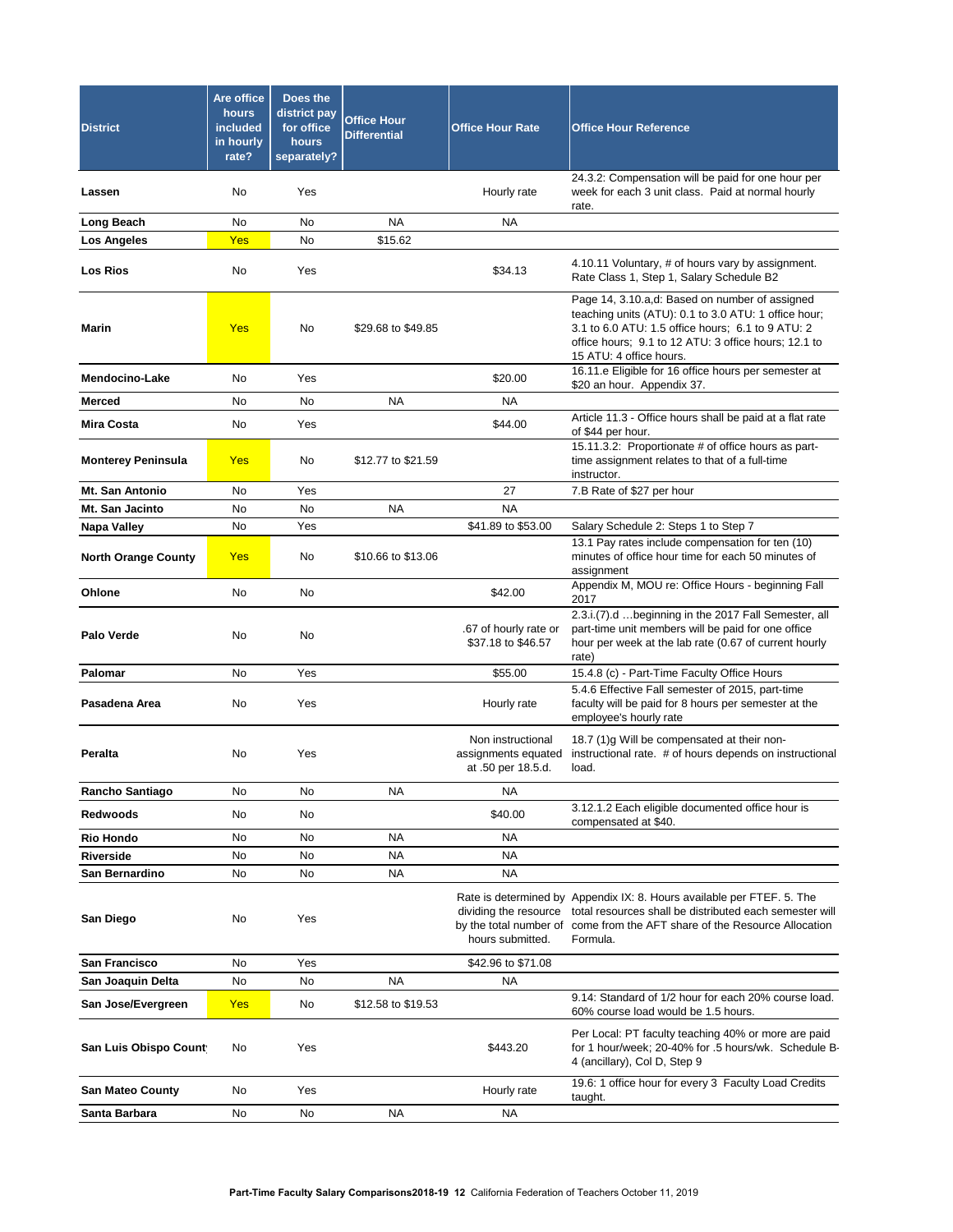| <b>District</b>            | Are office<br><b>hours</b><br>included<br>in hourly<br>rate? | Does the<br>district pay<br>for office<br>hours<br>separately? | <b>Office Hour</b><br><b>Differential</b> | <b>Office Hour Rate</b> | <b>Office Hour Reference</b>                                                                                                                                                                                      |
|----------------------------|--------------------------------------------------------------|----------------------------------------------------------------|-------------------------------------------|-------------------------|-------------------------------------------------------------------------------------------------------------------------------------------------------------------------------------------------------------------|
| Santa Clarita              | No.                                                          | Yes                                                            |                                           | \$40.00                 | Appendix I: Scheduled Office Hours Compensation                                                                                                                                                                   |
| <b>Santa Monica</b>        | Yes                                                          | <b>No</b>                                                      | \$17.63 to \$40.93                        |                         | 14.4: 15 minutes of office hours per unit.                                                                                                                                                                        |
| <b>Sequoias</b>            | No                                                           | Yes                                                            |                                           | \$                      | 30.84 Salary Schedule: \$28.96                                                                                                                                                                                    |
| Shasta-Tehama-Trinity,     | No                                                           | Yes                                                            |                                           | \$<br>30.00             | 7.4.1.c: Office hours shall be paid at the rate of<br>\$30.00 per hour                                                                                                                                            |
| <b>Sierra Joint</b>        | <b>No</b>                                                    | Yes                                                            |                                           | \$                      | 25.00 Article 12: Voluntary if certain criteria met.                                                                                                                                                              |
| <b>Siskiyou Joint</b>      | No                                                           | Yes                                                            |                                           | \$49.68 to \$58.02      | 18.3: PT Faculty who teach at least 40% but less<br>than 60% may apply for one office hour per week.<br>Paid at non-instructional rate.                                                                           |
| <b>Solano County</b>       | No                                                           | Yes                                                            |                                           | \$50.53 to \$71.72      | 19.702.B: Optional, paid at Category 3 rate of pay.                                                                                                                                                               |
| <b>Sonoma County</b>       | Yes                                                          | No.                                                            | \$23.21 to \$33.41                        |                         | Salary schedule: 20 minutes per hour taught                                                                                                                                                                       |
| <b>South Orange County</b> | <b>Yes</b>                                                   | No                                                             | \$20.00 to \$24.79                        |                         | XIV.III.B.c: 20 minutes of student consultation and<br>appointments per week for each assigned Lecture<br>Hour Equivalent of classroom instruction.                                                               |
| <b>Southwestern</b>        | Yes                                                          | No                                                             | \$18.87 to \$25.71                        |                         | Page 11, Article 4.4.3: "An instructor teaching under<br>temporary contract or a reduced load will maintain the<br>number of office hours as the percentage of teaching<br>load is to a full-time teaching load." |
| <b>State Center</b>        | <b>No</b>                                                    | Yes                                                            | <b>NA</b>                                 | \$<br>30.00             | Section 5: Limited # available from a pool of<br>\$100,000. Page 21 of CBA.                                                                                                                                       |
| <b>Ventura County</b>      | Yes                                                          | <b>No</b>                                                      | \$18.02 to \$25.53                        |                         | 5.2.C. 8: "Part-time faculty members shall be<br>assigned duties and responsibilities in proration of a<br>comparable full-time assignment."                                                                      |
| <b>Victor Valley</b>       | <b>No</b>                                                    | <b>No</b>                                                      | <b>NA</b>                                 | <b>NA</b>               |                                                                                                                                                                                                                   |
| <b>West Hills</b>          | <b>No</b>                                                    | <b>No</b>                                                      | <b>NA</b>                                 | <b>NA</b>               |                                                                                                                                                                                                                   |
| <b>West Kern</b>           | No                                                           | Yes                                                            |                                           | Hourly rate             | 6.6.2: Subject to state funding, optional.                                                                                                                                                                        |
| <b>West Valley-Mission</b> | <b>Yes</b>                                                   | No                                                             | \$13.97 to \$22.61                        |                         | 100.7: Associate members are responsible for<br>keeping office hours for each class taught. Minimum<br>of .5 hours for each class taught.                                                                         |
| Yosemite                   | No                                                           | No                                                             | <b>NA</b>                                 | <b>NA</b>               |                                                                                                                                                                                                                   |
| Yuba                       | No                                                           | Yes                                                            |                                           | \$375 per semester      | 8.3 and 8.4: Eligibility for unit members to participate<br>in the office hour program - minimum load of 20% or<br>3 units. Paid \$375 per semester.                                                              |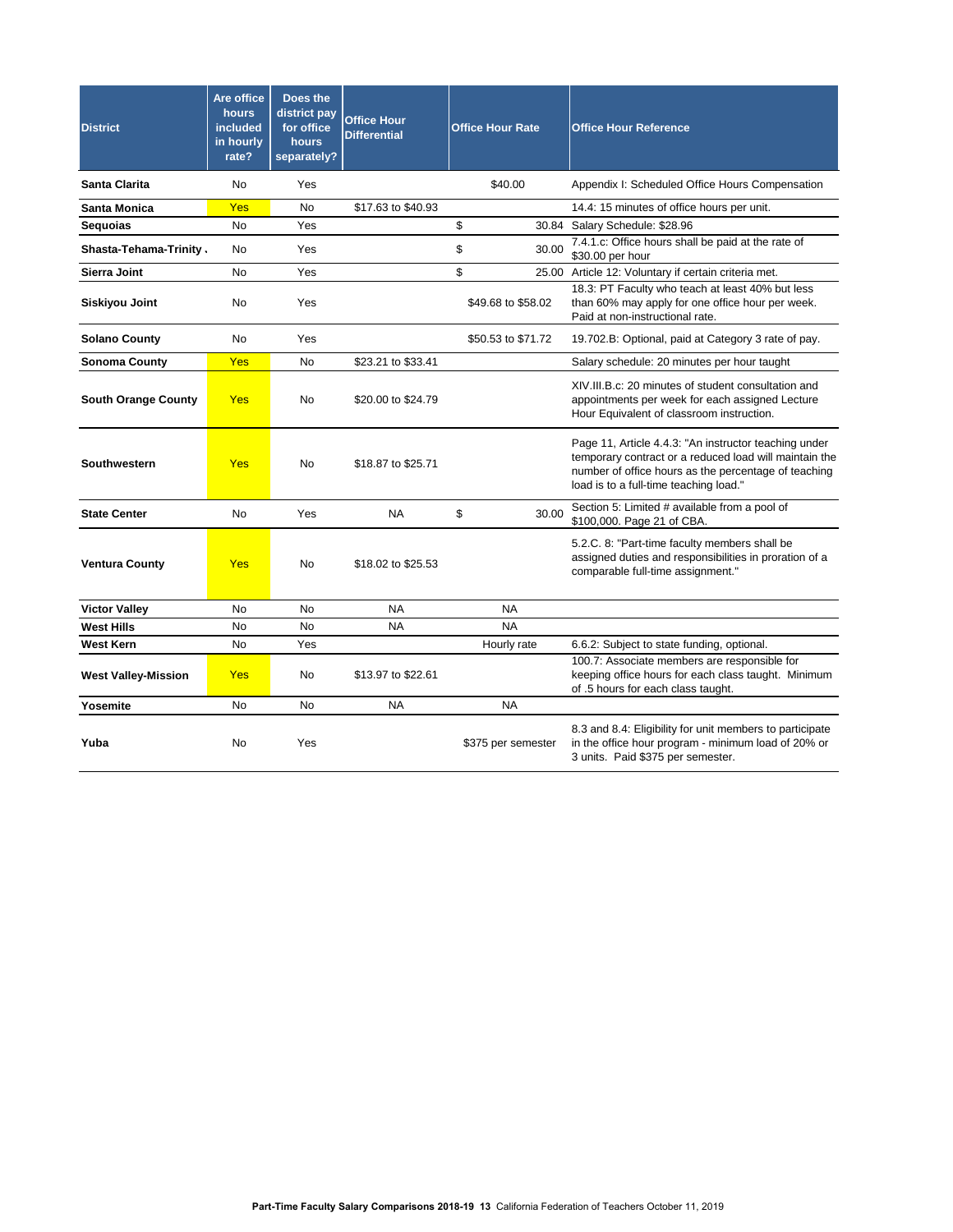# <span id="page-14-0"></span>**District Regions and Salary Schedule Dates**

| <b>District</b>            | <b>CCD Region</b> | <b>Salary Schedule Date</b> |
|----------------------------|-------------------|-----------------------------|
| <b>Allan Hancock Joint</b> | Southern          | <b>Fall 2018</b>            |
| <b>Antelope Valley</b>     | Southern          | 7/1/2017                    |
| <b>Barstow</b>             | Southern          | 2018-19                     |
| <b>Butte</b>               | Northern          | <b>Fall 2018</b>            |
| <b>Cabrillo</b>            | Bay Area          | 2018-19                     |
| <b>Cerritos</b>            | Southern          | 2018-19                     |
| <b>Chabot-Las Positas</b>  | Bay Area          | 7/1/2018                    |
| <b>Chaffey</b>             | Southern          | <b>Fall 2018</b>            |
| <b>Citrus</b>              | Southern          | 1/1/2019                    |
| Coast                      | Southern          | 2018-19                     |
| Compton                    | Southern          | 7/1/2016                    |
| <b>Contra Costa</b>        | Bay Area          | 2018-19                     |
| <b>Copper Mountain</b>     | Southern          | 7/1/2016                    |
| <b>Desert</b>              | Southern          | 2017-18                     |
| <b>El Camino</b>           | Southern          | 1/1/2019                    |
| <b>Feather River</b>       | Northern          | <b>Fall 2018</b>            |
| <b>Foothill-DeAnza</b>     | Bay Area          | 2016-17                     |
| Gavilan                    | Central           | 2018-19                     |
| Glendale                   | Southern          | 7/1/2018                    |
| <b>Grossmont-Cuyamaca</b>  | Southern          | 1/1/2019                    |
| <b>Hartnell</b>            | Bay Area          | 2018-19                     |
| Imperial                   | Southern          | 2018-19                     |
| Kern                       | Central           | 2017-20                     |
| <b>Lake Tahoe</b>          | Central           | 2018-19                     |
| Lassen                     | Northern          | 2018-19                     |
| Long Beach                 | Southern          | <b>Fall 2018</b>            |
| <b>Los Angeles</b>         | Southern          | 2018-19                     |
| <b>Los Rios</b>            | Northern          | 2018-19                     |
| Marin                      | Bay Area          | 1/1/2019                    |
| Mendocino-Lake             | Northern          | 1/1/2018                    |
| <b>Merced</b>              | Central           | 2018-19                     |
| <b>Mira Costa</b>          | Southern          | 2018-19                     |
| <b>Monterey Peninsula</b>  | Bay Area          | 2018-19                     |
| Mt. San Antonio            | Southern          | 2017-19                     |
| Mt. San Jacinto            | Southern          | 4/1/2019                    |
| Napa Valley                | Northern          | 2018-19                     |
| <b>North Orange County</b> | Southern          | 1/29/2017                   |
| Ohlone                     | Bay Area          | 1/1/2019                    |
| Palo Verde                 | Southern          | 7/1/2018                    |
| <b>Palomar</b>             | Southern          | 2018-19                     |
| Pasadena Area              | Southern          | 7/1/2018                    |
| Peralta                    | Bay Area          | 7/1/2018                    |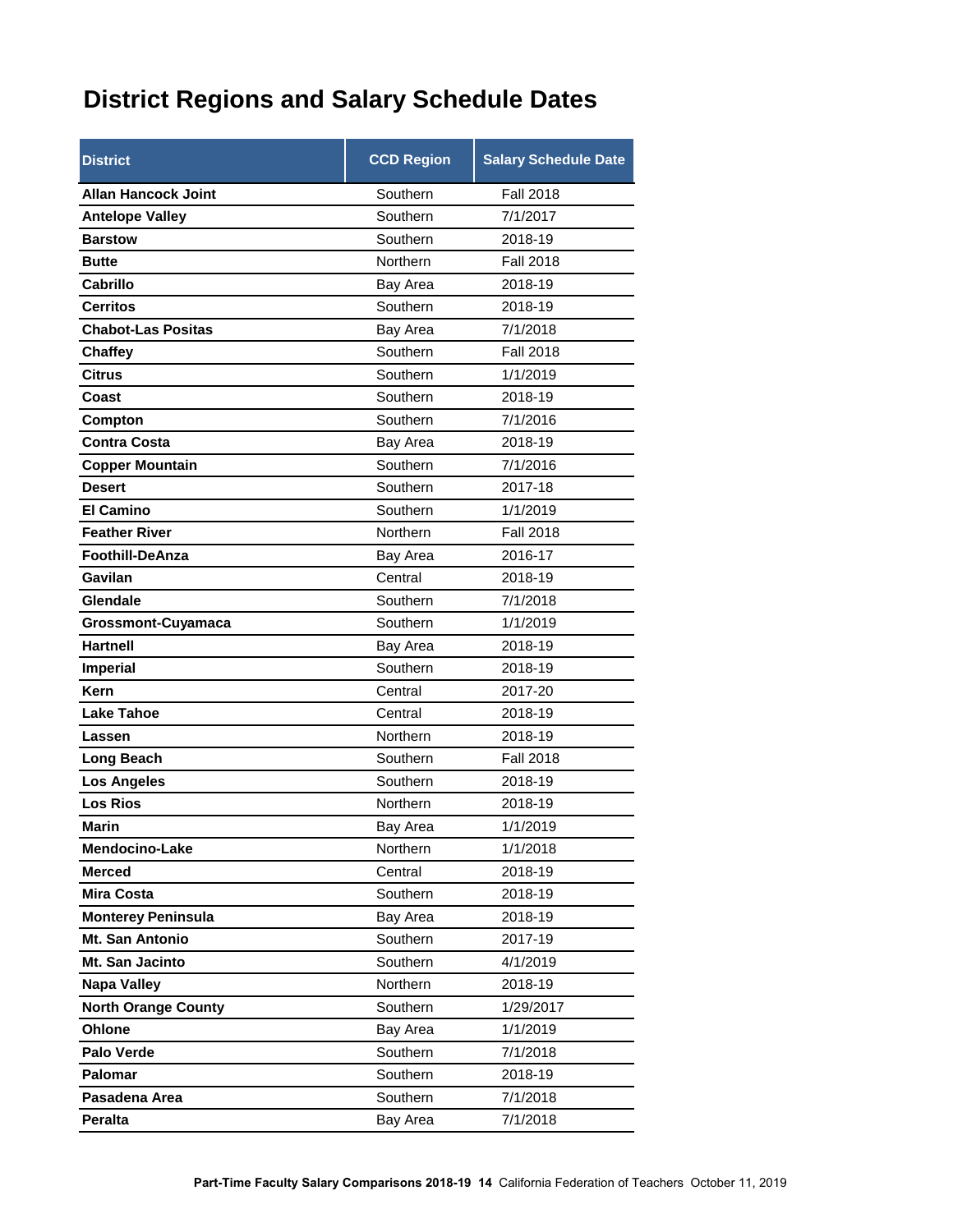| <b>District</b>                    | <b>CCD Region</b> | <b>Salary Schedule Date</b> |  |  |  |
|------------------------------------|-------------------|-----------------------------|--|--|--|
| <b>Rancho Santiago</b>             | Southern          | 2018-19                     |  |  |  |
| <b>Redwoods</b>                    | Northern          | 2018-19                     |  |  |  |
| <b>Rio Hondo</b>                   | Southern          | 2018-19                     |  |  |  |
| <b>Riverside</b>                   | Southern          | 2018-19                     |  |  |  |
| San Bernardino                     | Southern          | 7/1/2018                    |  |  |  |
| San Diego                          | Southern          | 1/1/2019                    |  |  |  |
| <b>San Francisco</b>               | Bay Area          | 2018-19                     |  |  |  |
| San Joaquin Delta                  | Central           | 2017-18                     |  |  |  |
| San Jose/Evergreen                 | Bay Area          | 2018-19                     |  |  |  |
| <b>San Luis Obispo County</b>      | Southern          | 7/1/2018                    |  |  |  |
| <b>San Mateo County</b>            | Bay Area          | 8/13/2018                   |  |  |  |
| Santa Barbara                      | Southern          | 2018-19                     |  |  |  |
| <b>Santa Clarita</b>               | Southern          | 2017-18                     |  |  |  |
| Santa Monica                       | Southern          | 1/1/2019                    |  |  |  |
| <b>Sequoias</b>                    | Central           | 8/1/2018                    |  |  |  |
| <b>Shasta-Tehama-Trinity Joint</b> | Northern          | 2018-19                     |  |  |  |
| <b>Sierra Joint</b>                | Northern          | 2018-19                     |  |  |  |
| <b>Siskiyou Joint</b>              | Northern          | 2016-17                     |  |  |  |
| <b>Solano County</b>               | Northern          | 2018-19                     |  |  |  |
| <b>Sonoma County</b>               | Northern          | 2018-19                     |  |  |  |
| <b>South Orange County</b>         | Southern          | 2018-19                     |  |  |  |
| Southwestern                       | Southern          | 7/1/2018                    |  |  |  |
| <b>State Center</b>                | Central           | 7/1/2018                    |  |  |  |
| <b>Ventura County</b>              | Southern          | 7/1/2018                    |  |  |  |
| <b>Victor Valley</b>               | Southern          | <b>Fall 2018</b>            |  |  |  |
| <b>West Hills</b>                  | Central           | 2015-16                     |  |  |  |
| <b>West Kern</b>                   | Southern          | 2017-20                     |  |  |  |
| <b>West Valley-Mission</b>         | Bay Area          | 2018-19                     |  |  |  |
| Yosemite                           | Central           | 2018-19                     |  |  |  |
| Yuba                               | Northern          | 1/1/2019                    |  |  |  |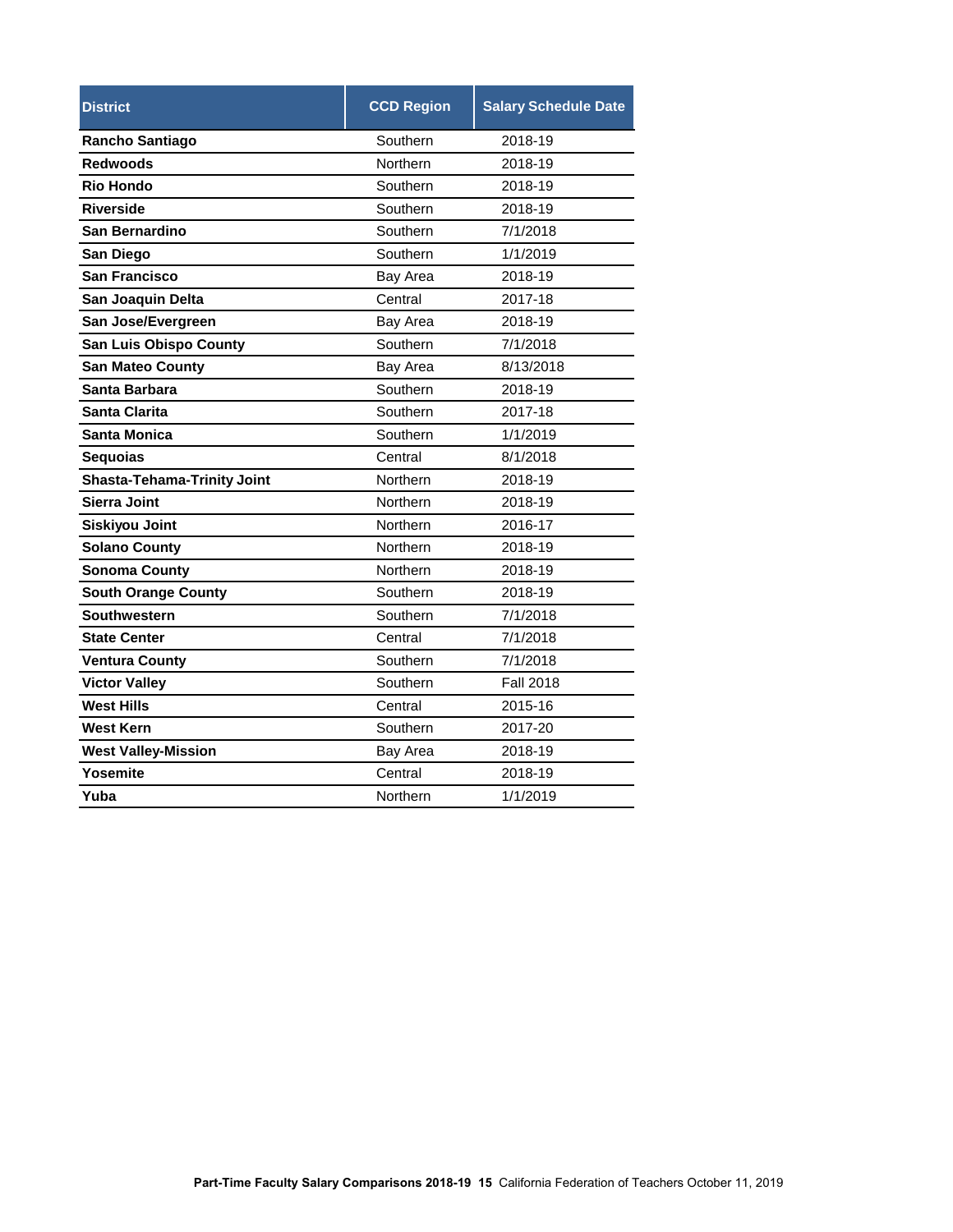# <span id="page-16-0"></span>**Full-Time Faculty Hourly Salary Comparison at Masters Degree** (Step 1 and Step 5)

To convert full-time annual salary to hourly the formula used was: (Full-time annual salary x .75)/525

| <b>District</b>            | <b>CCD Region</b> | <b>Salary Schedule</b><br><b>Date</b> | <b>MA</b><br><b>Column</b><br>Step 1 |        | <b>Rank MA</b><br><b>Column</b><br>Step 1 | <b>MA</b><br><b>Column</b><br>Step 5 | <b>Rank MA</b><br><b>Column</b><br>Step 5 |
|----------------------------|-------------------|---------------------------------------|--------------------------------------|--------|-------------------------------------------|--------------------------------------|-------------------------------------------|
| Allan Hancock Joint        | Southern          | <b>Fall 2018</b>                      | \$                                   | 83.28  | 39                                        | \$<br>95.19                          | 45                                        |
| <b>Antelope Valley</b>     | Southern          | 2018-2019                             | \$                                   | 80.18  | 52                                        | \$<br>94.57                          | 50                                        |
| <b>Barstow</b>             | Southern          | 2018-2019                             | \$                                   | 82.00  | 44                                        | \$<br>95.82                          | 43                                        |
| <b>Butte</b>               | Northern          | July 1, 2018                          | \$                                   | 81.11  | 48                                        | \$<br>97.06                          | 38                                        |
| <b>Cabrillo</b>            | Bay Area          | 2018-2019                             | \$                                   | 82.14  | 43                                        | \$<br>96.61                          | 40                                        |
| <b>Cerritos</b>            | Southern          | 2018-2019                             | \$                                   | 96.96  | 10                                        | \$<br>115.84                         | 6                                         |
| <b>Chabot-Las Positas</b>  | Bay Area          | 2018-2019                             | \$                                   | 88.62  | 27                                        | \$<br>105.54                         | 19                                        |
| <b>Chaffey</b>             | Southern          | <b>Fall 2018</b>                      | \$                                   | 94.29  | 16                                        | \$<br>102.86                         | 25                                        |
| <b>Citrus</b>              | Southern          | January 1, 2019                       | \$                                   | 90.56  | 22                                        | \$<br>99.46                          | 35                                        |
| Coast                      | Southern          | 2018-2019                             | \$                                   | 84.95  | 36                                        | \$<br>99.91                          | 33                                        |
| Compton                    | Southern          | July 1, 2016                          | \$                                   | 85.00  | 34                                        | \$<br>94.05                          | 51                                        |
| <b>Contra Costa</b>        | Bay Area          | 2018-2019                             | \$                                   | 85.17  | 33                                        | \$<br>92.91                          | 55                                        |
| <b>Copper Mountain</b>     | Southern          | July 1, 2018                          | \$                                   | 74.38  | 68                                        | \$<br>87.86                          | 66                                        |
| <b>Desert</b>              | Southern          | 2018-2019                             | \$                                   | 94.97  | 14                                        | \$<br>112.17                         | 9                                         |
| <b>El Camino</b>           | Southern          | January 1, 2019                       | \$                                   | 97.72  | 8                                         | \$<br>113.69                         | 8                                         |
| <b>Feather River</b>       | Northern          | 2018-2019                             | \$                                   | 79.93  | 56                                        | \$<br>95.54                          | 44                                        |
| <b>Foothill-DeAnza</b>     | Bay Area          | 2016-2017                             | \$                                   | 85.89  | 32                                        | \$<br>103.34                         | 23                                        |
| Gavilan                    | Central           | 2018-2019                             | \$                                   | 89.13  | 25                                        | \$<br>103.50                         | 22                                        |
| Glendale                   | Southern          | July 1, 2018                          | \$                                   | 91.48  | 20                                        | \$<br>105.97                         | 18                                        |
| Grossmont-Cuyamaca         | Southern          | January 1, 2019                       | \$                                   | 75.45  | 66                                        | \$<br>83.61                          | 69                                        |
| <b>Hartnell</b>            | Bay Area          | 2018-2019                             | \$                                   | 79.96  | 55                                        | \$<br>95.86                          | 42                                        |
| <b>Imperial</b>            | Southern          | 2018-2019                             | \$                                   | 81.25  | 47                                        | \$<br>91.45                          | 62                                        |
| Kern                       | Central           | July 1, 2018                          | \$                                   | 105.38 | 2                                         | \$<br>116.32                         | 5                                         |
| <b>Lake Tahoe</b>          | Central           | 2018-2019                             | \$                                   | 77.23  | 60                                        | \$<br>90.25                          | 64                                        |
| Lassen                     | Northern          | 2018-2019                             | \$                                   | 83.94  | 38                                        | \$<br>101.22                         | 31                                        |
| Long Beach                 | Southern          | 2018-2019                             | \$                                   | 97.55  | 9                                         | \$<br>112.15                         | 10                                        |
| <b>Los Angeles</b>         | Southern          | 2018-2019                             | \$                                   | 85.90  | 31                                        | \$<br>98.96                          | 36                                        |
| <b>Los Rios</b>            | Northern          | 2018-2019                             | \$                                   | 66.66  | 71                                        | \$<br>77.98                          | 71                                        |
| Marin                      | Bay Area          | January 1, 2019                       | \$                                   | 93.74  | 17                                        | \$<br>106.22                         | 17                                        |
| Mendocino-Lake             | Northern          | July 1, 2018                          | \$                                   | 80.73  | 50                                        | \$<br>95.11                          | 46                                        |
| <b>Merced</b>              | Central           | January 1, 2019                       | \$                                   | 78.60  | 57                                        | \$<br>92.88                          | 56                                        |
| <b>Mira Costa</b>          | Southern          | July 1, 2019                          | \$                                   | 109.75 | 1                                         | \$<br>132.76                         | 1                                         |
| <b>Monterey Peninsula</b>  | Bay Area          | 2018-2019                             | \$                                   | 78.08  | 59                                        | \$<br>91.47                          | 61                                        |
| Mt. San Antonio            | Southern          | 2017-2019                             | \$                                   | 96.60  | 11                                        | \$<br>110.75                         | 11                                        |
| Mt. San Jacinto            | Southern          | August 1, 2018                        | \$                                   | 80.13  | 53                                        | \$<br>90.19                          | 65                                        |
| <b>Napa Valley</b>         | Northern          | 2018-19                               | \$                                   | 74.47  | 67                                        | \$<br>92.35                          | 58                                        |
| <b>North Orange County</b> | Southern          | July 1, 2017                          | \$                                   | 95.91  | 12                                        | \$<br>104.18                         | 21                                        |
| Ohlone                     | Bay Area          | February 1, 2019                      | \$                                   | 98.27  | 7                                         | \$<br>114.19                         | $\overline{7}$                            |
| Palo Verde                 | Southern          | July 1, 2018                          | \$                                   | 81.45  | 45                                        | \$<br>91.68                          | 60                                        |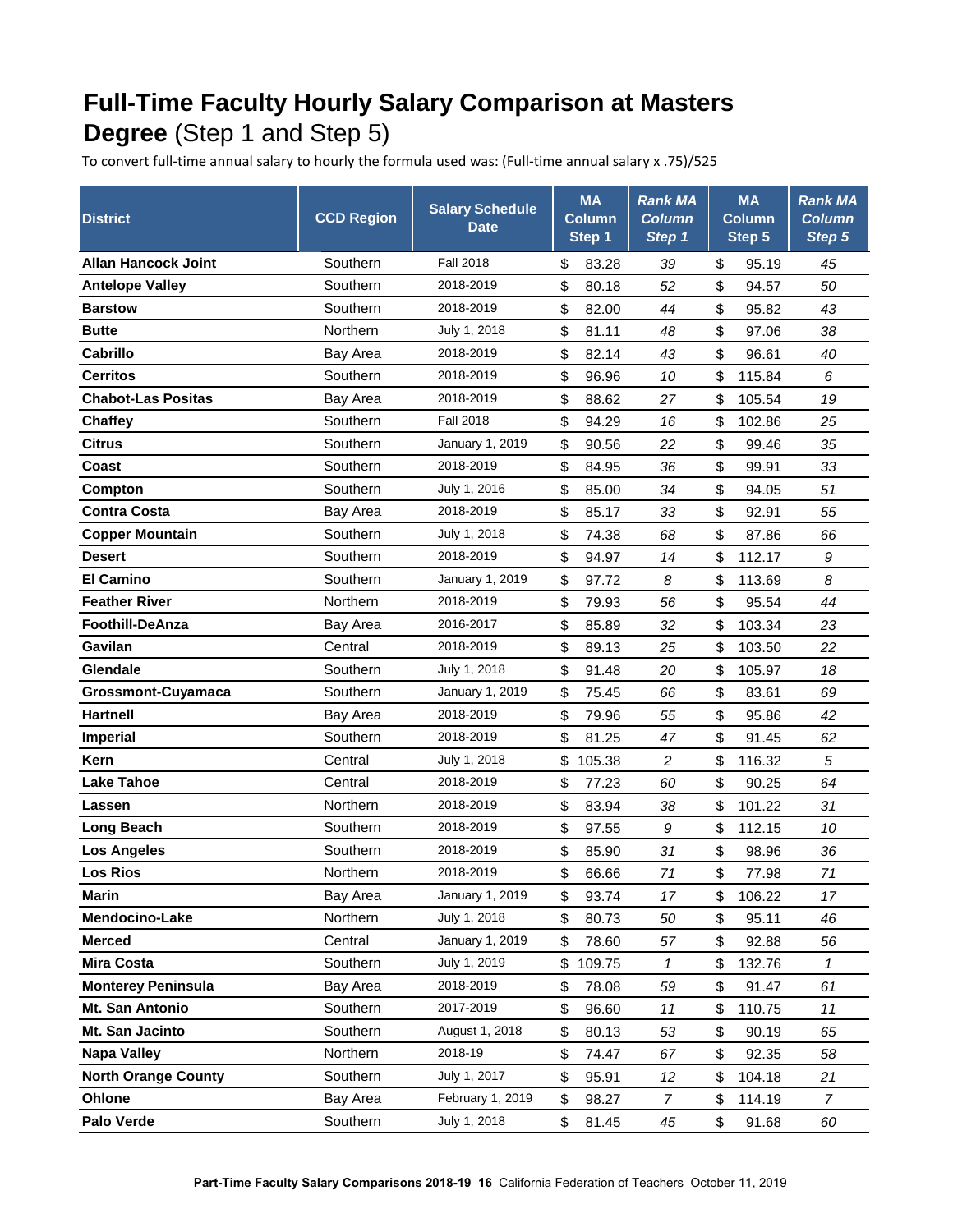| <b>District</b>                    | <b>CCD Region</b> | <b>Salary Schedule</b><br><b>Date</b> | <b>MA</b><br><b>Column</b><br>Step 1 | <b>Rank MA</b><br><b>Column</b><br>Step 1 | <b>MA</b><br><b>Column</b><br>Step 5 | <b>Rank MA</b><br><b>Column</b><br>Step 5 |
|------------------------------------|-------------------|---------------------------------------|--------------------------------------|-------------------------------------------|--------------------------------------|-------------------------------------------|
| <b>Palomar</b>                     | Southern          | July 1, 2018                          | \$<br>90.98                          | 21                                        | \$<br>106.87                         | 15                                        |
| Pasadena Area                      | Southern          | July 1, 2018                          | \$<br>102.97                         | 5                                         | \$<br>102.97                         | 24                                        |
| <b>Peralta</b>                     | Bay Area          | July 1, 2018                          | \$<br>58.28                          | 72                                        | \$<br>72.55                          | 72                                        |
| <b>Rancho Santiago</b>             | Southern          | 2018-19                               | \$<br>89.77                          | 24                                        | \$<br>105.17                         | 20                                        |
| <b>Redwoods</b>                    | Northern          | 2018-19                               | \$<br>73.24                          | 69                                        | \$<br>85.69                          | 67                                        |
| <b>Rio Hondo</b>                   | Southern          | 2018-19                               | \$<br>84.63                          | 37                                        | 101.80<br>\$                         | 28                                        |
| <b>Riverside</b>                   | Southern          | July 1, 2018                          | \$<br>91.57                          | 19                                        | \$<br>109.05                         | 13                                        |
| San Bernardino                     | Southern          | July 1, 2018                          | \$<br>82.81                          | 40                                        | \$<br>95.02                          | 47                                        |
| San Diego                          | Southern          | January 1, 2019                       | \$<br>82.62                          | 41                                        | \$<br>94.63                          | 49                                        |
| <b>San Francisco</b>               | Bay Area          | 2018-19                               | \$<br>87.43                          | 28                                        | \$<br>102.69                         | 27                                        |
| San Joaquin Delta                  | Central           | 2017-2018                             | \$<br>81.45                          | 46                                        | \$<br>98.25                          | 37                                        |
| San Jose/Evergreen                 | Bay Area          | 2018-19                               | \$<br>104.36                         | 4                                         | \$<br>119.87                         | $\overline{4}$                            |
| <b>San Luis Obispo County</b>      | Southern          | 2018-19                               | \$<br>78.59                          | 58                                        | \$<br>93.50                          | 53                                        |
| <b>San Mateo County</b>            | Bay Area          | August 13, 2018                       | \$<br>101.90                         | 6                                         | \$<br>121.65                         | $\overline{c}$                            |
| Santa Barbara                      | Southern          | 2018-19                               | \$<br>90.10                          | 23                                        | \$<br>102.75                         | 26                                        |
| <b>Santa Clarita</b>               | Southern          | 2018-19                               | \$<br>88.80                          | 26                                        | \$<br>100.90                         | 32                                        |
| <b>Santa Monica</b>                | Southern          | January 1, 2019                       | \$<br>80.00                          | 54                                        | \$<br>93.70                          | 52                                        |
| <b>Sequoias</b>                    | Central           | 2018-19                               | \$<br>92.56                          | 18                                        | \$<br>106.40                         | 16                                        |
| <b>Shasta-Tehama-Trinity Joint</b> | Northern          | 2018-19                               | \$<br>76.73                          | 62                                        | \$<br>92.02                          | 59                                        |
| <b>Sierra Joint</b>                | Northern          | 2017-2019                             | \$<br>76.01                          | 64                                        | \$<br>92.39                          | 57                                        |
| <b>Siskiyou Joint</b>              | Northern          | 2016-17                               | \$<br>75.52                          | 65                                        | \$<br>85.33                          | 68                                        |
| <b>Solano County</b>               | Northern          | 2018-19                               | \$<br>76.71                          | 63                                        | \$<br>93.33                          | 54                                        |
| <b>Sonoma County</b>               | Northern          | 2018-19                               | \$<br>94.87                          | 15                                        | \$<br>107.01                         | 14                                        |
| <b>South Orange County</b>         | Southern          | 2018-19                               | \$<br>105.31                         | 3                                         | \$<br>120.08                         | 3                                         |
| <b>Southwestern</b>                | Southern          | July 1, 2018                          | \$<br>82.39                          | 42                                        | \$<br>96.23                          | 41                                        |
| <b>State Center</b>                | Central           | July 1, 2018                          | \$<br>84.97                          | 35                                        | \$<br>101.38                         | 30                                        |
| <b>Ventura County</b>              | Southern          | July 1, 2018                          | \$<br>69.64                          | 70                                        | \$<br>83.57                          | 70                                        |
| <b>Victor Valley</b>               | Southern          | 2018-19                               | \$<br>77.08                          | 61                                        | \$<br>90.75                          | 63                                        |
| <b>West Hills</b>                  | Central           | 2018-19                               | \$<br>86.66                          | 30                                        | \$<br>99.48                          | 34                                        |
| <b>West Kern</b>                   | Southern          | 2018-19                               | \$<br>80.23                          | 51                                        | \$<br>96.93                          | 39                                        |
| <b>West Valley-Mission</b>         | Bay Area          | 2018-19                               | \$<br>95.79                          | 13                                        | \$<br>109.92                         | 12                                        |
| Yosemite                           | Central           | 2018-19                               | \$<br>87.32                          | 29                                        | \$<br>101.53                         | 29                                        |
| Yuba                               | Northern          | 2018-19                               | \$<br>81.10                          | 49                                        | \$<br>94.64                          | 48                                        |
| • Average (Mean)                   |                   |                                       | \$85.85                              |                                           | \$99.72                              |                                           |
| • Highest                          |                   |                                       | \$109.75                             |                                           | \$132.76                             |                                           |
| • 3rd quartile                     |                   |                                       | \$91.82                              |                                           | \$105.65                             |                                           |
| • Median                           |                   |                                       | \$84.79                              |                                           | \$98.61                              |                                           |
| • 1st quartile                     |                   |                                       | \$79.99                              |                                           | \$93.23                              |                                           |
| • Lowest                           |                   |                                       | \$58.28                              |                                           | \$72.55                              |                                           |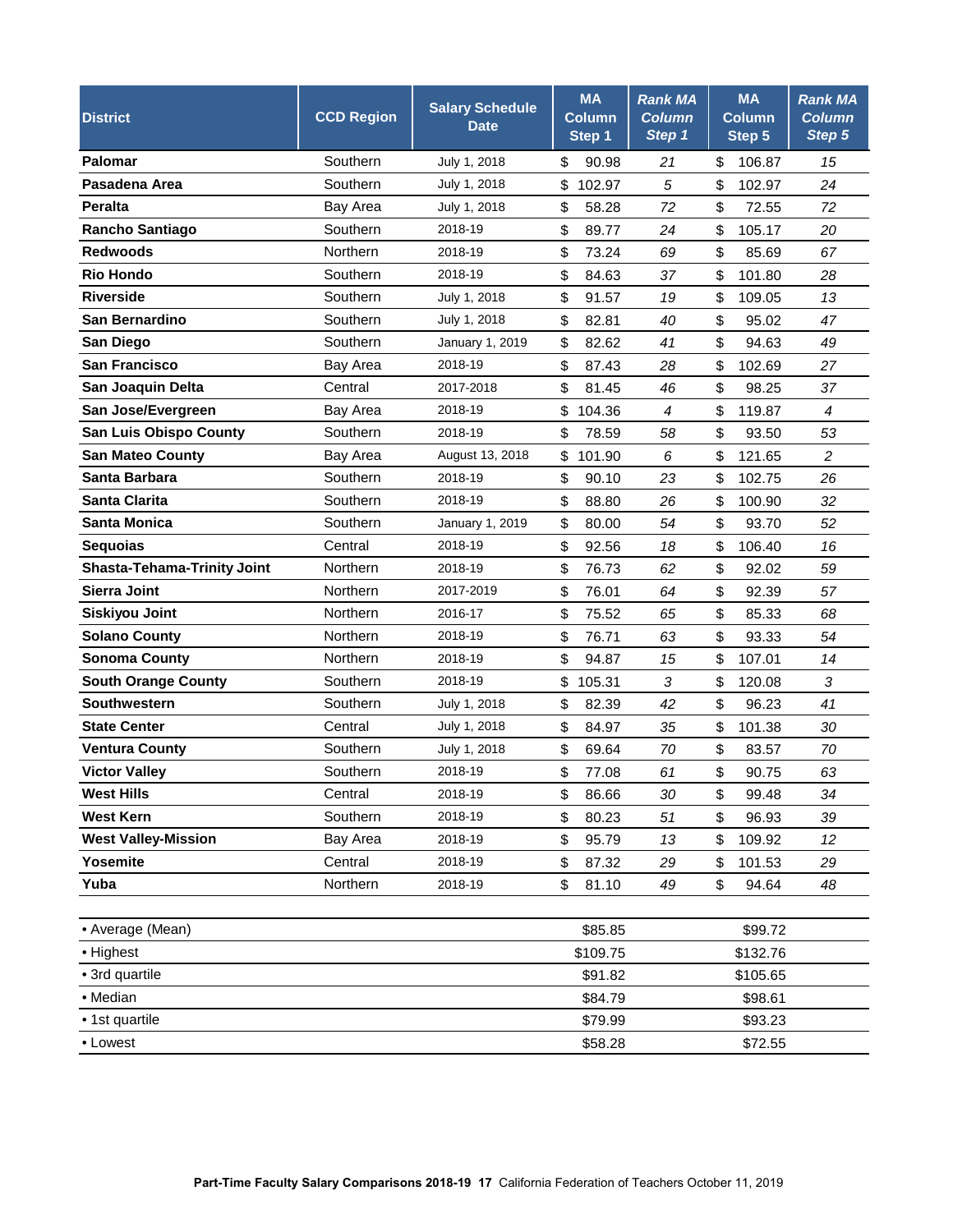## <span id="page-18-0"></span>**Full-Time Faculty Hourly Salary Comparison at MA+30** (Step 10**), Highest Step without PhD**

| <b>District</b>            | <b>MA 30</b><br>Step 10 | <b>Rank MA</b><br>30 Step 10 | <b>Highest</b><br>w/o PhD | <b>Rank</b><br><b>Highest</b><br>w/o PhD |
|----------------------------|-------------------------|------------------------------|---------------------------|------------------------------------------|
| <b>Allan Hancock Joint</b> | \$<br>117.74            | 56                           | \$<br>149.32              | 64                                       |
| <b>Antelope Valley</b>     | \$<br>118.82            | 51                           | \$<br>153.85              | 55                                       |
| <b>Barstow</b>             | \$<br>120.02            | 48                           | \$<br>161.50              | 44                                       |
| <b>Butte</b>               | \$<br>123.66            | 38                           | \$<br>163.02              | 40                                       |
| Cabrillo                   | \$<br>120.79            | 43                           | \$<br>154.82              | 53                                       |
| <b>Cerritos</b>            | \$<br>144.16            | 4                            | \$<br>181.91              | 10                                       |
| <b>Chabot-Las Positas</b>  | \$<br>132.16            | 17                           | \$<br>170.24              | 28                                       |
| <b>Chaffey</b>             | \$<br>127.71            | 29                           | \$<br>166.00              | 36                                       |
| <b>Citrus</b>              | \$<br>126.63            | 33                           | \$<br>180.50              | 14                                       |
| Coast                      | \$<br>125.33            | 34                           | \$<br>178.44              | 16                                       |
| Compton                    | \$<br>108.42            | 68                           | \$<br>159.60              | 47                                       |
| <b>Contra Costa</b>        | \$<br>120.27            | 46                           | \$<br>154.61              | 54                                       |
| <b>Copper Mountain</b>     | \$<br>117.57            | 58                           | \$<br>144.77              | 68                                       |
| <b>Desert</b>              | \$<br>150.11            | 2                            | \$<br>171.79              | 24                                       |
| <b>El Camino</b>           | \$<br>135.18            | 13                           | \$<br>166.53              | 34                                       |
| <b>Feather River</b>       | \$<br>119.28            | 50                           | \$<br>145.66              | 66                                       |
| <b>Foothill-DeAnza</b>     | \$<br>129.53            | 21                           | \$<br>151.34              | 59                                       |
| Gavilan                    | \$<br>133.37            | 16                           | \$<br>169.92              | 29                                       |
| Glendale                   | \$<br>133.49            | 15                           | \$<br>173.29              | 22                                       |
| <b>Grossmont-Cuyamaca</b>  | \$<br>104.80            | 69                           | \$<br>151.27              | 60                                       |
| Hartnell                   | \$<br>120.24            | 47                           | \$<br>156.55              | 51                                       |
| <b>Imperial</b>            | \$<br>121.70            | 41                           | \$<br>158.80              | 48                                       |
| <b>Kern</b>                | \$<br>140.82            | 9                            | \$<br>170.48              | 27                                       |
| <b>Lake Tahoe</b>          | \$<br>113.03            | 65                           | \$<br>152.10              | 57                                       |
| Lassen                     | \$<br>128.09            | 26                           | \$<br>137.53              | 72                                       |
| Long Beach                 | \$<br>134.39            | 14                           | \$<br>158.29              | 49                                       |
| <b>Los Angeles</b>         | \$<br>124.01            | 37                           | \$<br>171.06              | 26                                       |
| <b>Los Rios</b>            | \$<br>104.34            | 70                           | \$<br>144.05              | 69                                       |
| Marin                      | \$127.71                | 30                           | \$<br>188.19              | 6                                        |
| Mendocino-Lake             | \$<br>117.82            | 55                           | \$<br>153.26              | 56                                       |
| <b>Merced</b>              | \$<br>118.58            | 52                           | \$<br>178.21              | 17                                       |
| <b>Mira Costa</b>          | \$<br>169.35            | 1                            | \$<br>219.12              | 1                                        |
| <b>Monterey Peninsula</b>  | \$<br>113.77            | 64                           | \$<br>142.76              | 70                                       |
| Mt. San Antonio            | \$<br>142.79            | 6                            | \$<br>185.29              | 8                                        |
| Mt. San Jacinto            | \$<br>124.12            | 36                           | \$<br>175.93              | 19                                       |
| Napa Valley                | \$<br>114.53            | 63                           | \$<br>145.14              | 67                                       |
| <b>North Orange County</b> | \$<br>129.03            | 23                           | \$<br>166.30              | 35                                       |
| Ohlone                     | \$<br>137.92            | 12                           | \$<br>185.69              | 7                                        |
| Palo Verde                 | \$<br>112.21            | 66                           | \$<br>150.50              | 61                                       |
| Palomar                    | \$<br>131.78            | 18                           | \$<br>181.00              | 12                                       |
| Pasadena Area              | \$<br>120.38            | 45                           | \$<br>168.25              | 31                                       |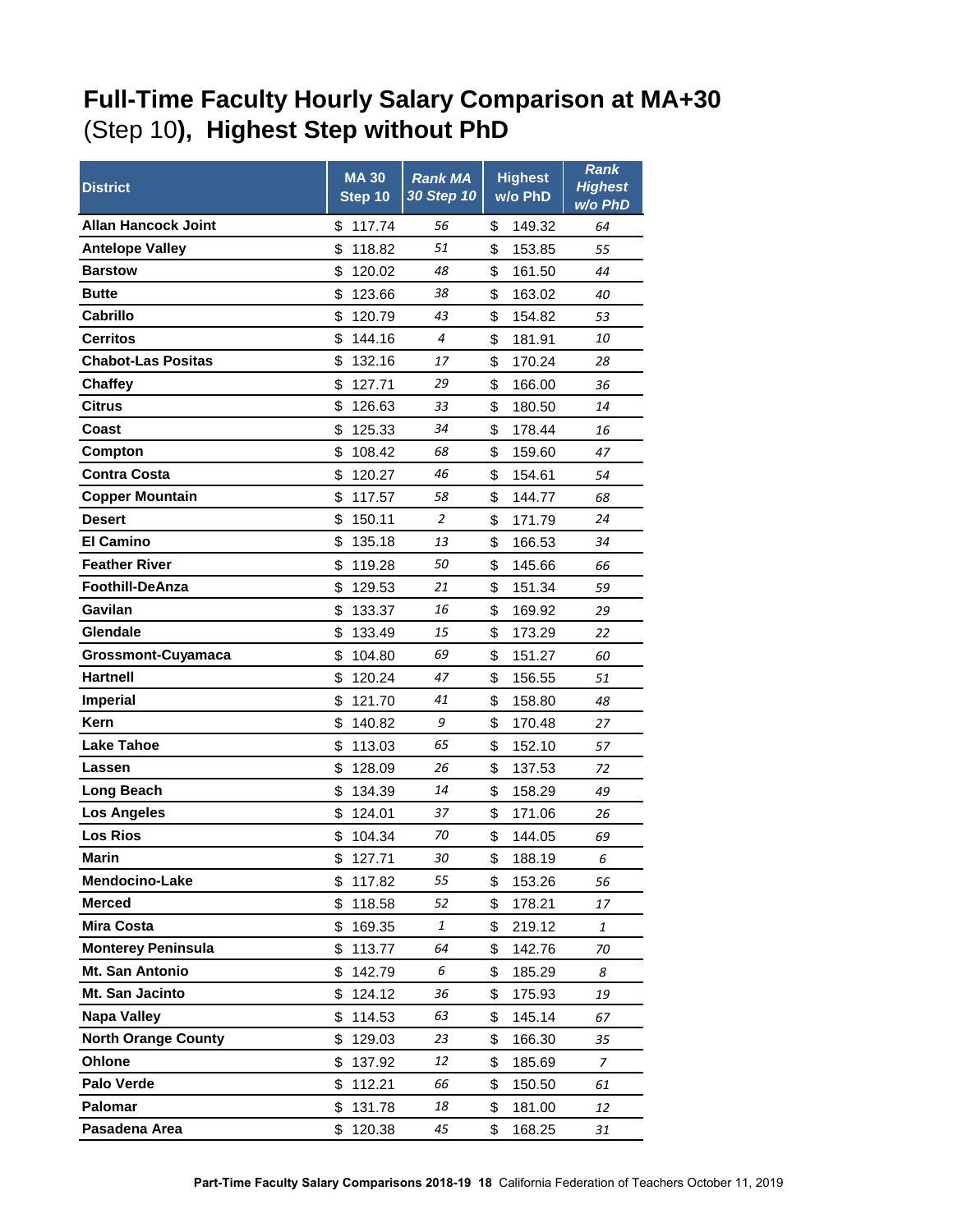| <b>District</b>                    | <b>MA 30</b><br>Step 10 | <b>Rank MA</b><br>30 Step 10 | <b>Highest</b><br>w/o PhD | <b>Rank</b><br><b>Highest</b><br>w/o PhD |
|------------------------------------|-------------------------|------------------------------|---------------------------|------------------------------------------|
| <b>Peralta</b>                     | \$<br>98.90             | 72                           | \$<br>160.16              | 46                                       |
| <b>Rancho Santiago</b>             | \$<br>138.36            | 11                           | \$<br>173.59              | 20                                       |
| <b>Redwoods</b>                    | \$<br>110.50            | 67                           | \$<br>160.49              | 45                                       |
| <b>Rio Hondo</b>                   | \$<br>128.01            | 27                           | \$<br>162.85              | 42                                       |
| <b>Riverside</b>                   | \$<br>141.98            | 7                            | \$<br>178.59              | 15                                       |
| San Bernardino                     | \$<br>120.89            | 42                           | \$<br>167.53              | 32                                       |
| San Diego                          | \$<br>116.28            | 60                           | \$<br>163.66              | 38                                       |
| <b>San Francisco</b>               | \$<br>126.84            | 31                           | \$<br>171.34              | 25                                       |
| San Joaquin Delta                  | \$<br>122.86            | 39                           | \$<br>167.26              | 33                                       |
| San Jose/Evergreen                 | \$<br>145.54            | 3                            | \$<br>181.25              | 11                                       |
| <b>San Luis Obispo County</b>      | \$<br>119.56            | 49                           | \$<br>155.09              | 52                                       |
| <b>San Mateo County</b>            | \$<br>141.41            | 8                            | \$<br>176.13              | 18                                       |
| Santa Barbara                      | \$<br>127.95            | 28                           | \$<br>173.51              | 21                                       |
| <b>Santa Clarita</b>               | \$<br>128.91            | 24                           | \$<br>191.21              | 5                                        |
| <b>Santa Monica</b>                | \$<br>130.77            | 19                           | \$<br>181.00              | 13                                       |
| <b>Sequoias</b>                    | \$<br>122.63            | 40                           | \$<br>192.53              | 4                                        |
| <b>Shasta-Tehama-Trinity Joint</b> | \$<br>114.95            | 61                           | \$<br>146.55              | 65                                       |
| <b>Sierra Joint</b>                | \$<br>116.80            | 59                           | \$<br>152.09              | 58                                       |
| <b>Siskiyou Joint</b>              | \$<br>104.18            | 71                           | \$<br>138.07              | 71                                       |
| <b>Solano County</b>               | \$<br>117.92            | 54                           | \$<br>149.69              | 63                                       |
| <b>Sonoma County</b>               | \$<br>129.52            | 22                           | \$<br>157.76              | 50                                       |
| <b>South Orange County</b>         | \$<br>144.10            | 5                            | \$<br>206.91              | 2                                        |
| <b>Southwestern</b>                | \$<br>120.46            | 44                           | \$<br>163.24              | 39                                       |
| <b>State Center</b>                | \$<br>126.65            | 32                           | \$<br>164.86              | 37                                       |
| <b>Ventura County</b>              | \$<br>114.91            | 62                           | \$<br>149.73              | 62                                       |
| <b>Victor Valley</b>               | \$<br>117.69            | 57                           | \$<br>161.71              | 43                                       |
| <b>West Hills</b>                  | \$<br>128.32            | 25                           | \$<br>183.80              | 9                                        |
| <b>West Kern</b>                   | \$<br>125.22            | 35                           | \$<br>172.10              | 23                                       |
| <b>West Valley-Mission</b>         | \$<br>140.53            | 10                           | \$<br>205.67              | 3                                        |
| Yosemite                           | \$<br>130.13            | 20                           | \$<br>163.01              | 41                                       |
| Yuba                               | \$<br>118.32            | 53                           | \$<br>169.08              | 30                                       |
| • Average (Mean)                   | \$125.37                |                              | \$166.35                  |                                          |
| • Highest                          | \$169.35                |                              | \$219.12                  |                                          |
| • 3rd quartile                     | \$131.02                |                              | \$175.98                  |                                          |
| • Median                           | \$124.07                |                              | \$165.43                  |                                          |
| • 1st quartile                     | \$117.90                |                              | \$154.42                  |                                          |
| • Lowest                           | \$98.90                 |                              | \$137.53                  |                                          |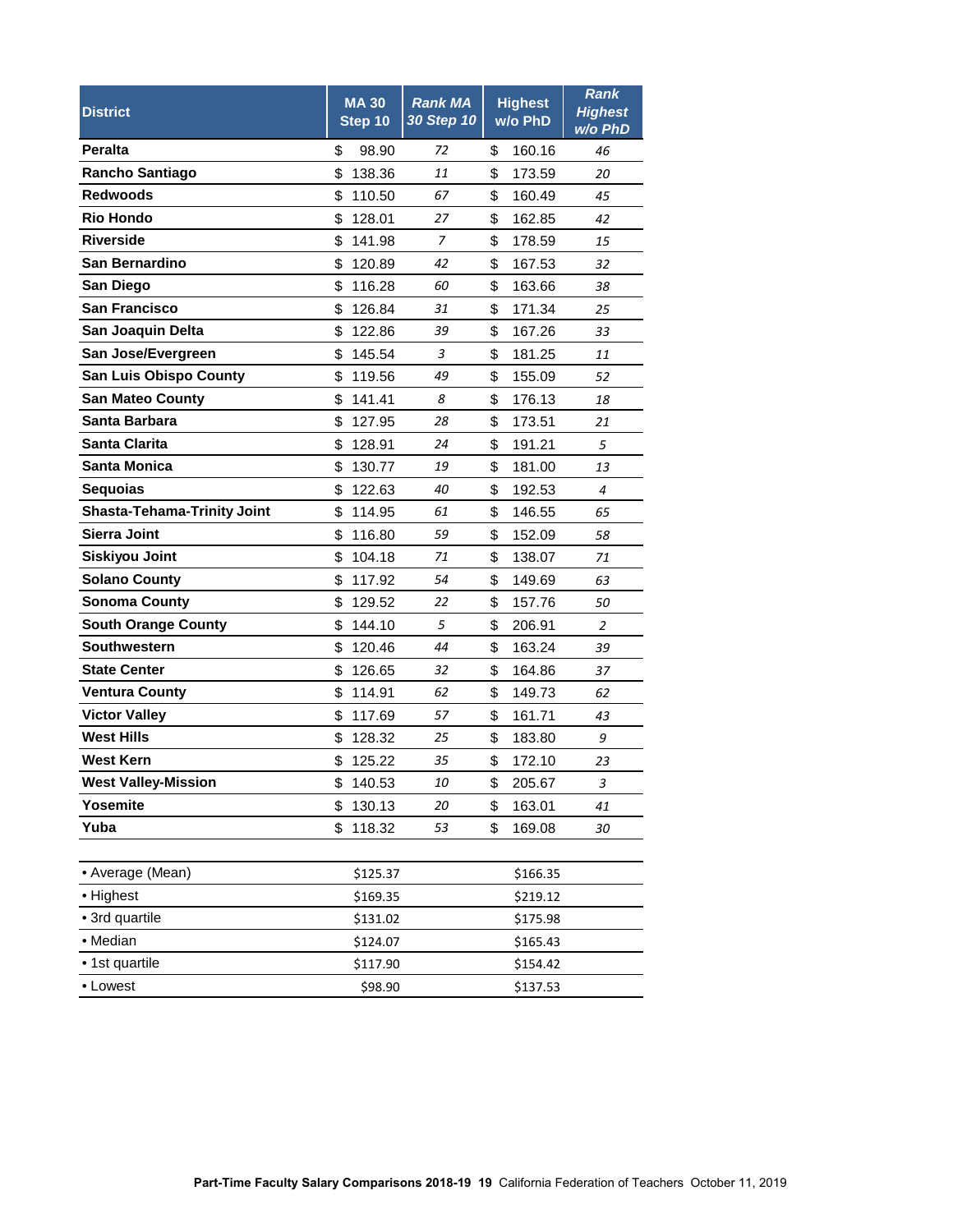## **Full-Time Equivalent Students (FTES) and General Fund Revenue Ranking per FTES**

|                                              |                        |              | <b>General</b>             |                       | <b>Rank</b>             |
|----------------------------------------------|------------------------|--------------|----------------------------|-----------------------|-------------------------|
| <b>District</b>                              | FTES <sup>1</sup>      | Rank         | Fund                       | <b>Revenue per</b>    | in revenue              |
|                                              |                        | in #FTES     | <b>Revenue</b><br>$(S)^2$  | FTES (\$)             | per FTES                |
| <b>Allan Hancock Joint</b>                   | 10,053.89              | 45           | 81,529,096                 | 8,109.21              | 50                      |
| <b>Antelope Valley</b>                       | 11,069.41              | 43           | 82,726,897                 | 7,473.47              | 65                      |
| <b>Barstow</b>                               | 2,522.08               | 67           | 25,675,182                 | 10,180.16             | 17                      |
| <b>Butte</b>                                 | 11,210.15              | 42           | 153,292,991                | 13,674.48             | 4                       |
| Cabrillo                                     |                        | 48           |                            |                       | 33                      |
|                                              | 9,543.93               |              | 83,800,738                 | 8,780.53              |                         |
| <b>Cerritos</b><br><b>Chabot-Las Positas</b> | 17,747.48<br>16,934.83 | 24<br>26     | 126,025,089<br>198,132,703 | 7,101.01<br>11,699.72 | 68<br>6                 |
|                                              |                        |              |                            |                       | 57                      |
| Chaffey                                      | 16,816.61              | 27           | 131,757,780                | 7,834.98              | 66                      |
| <b>Citrus</b>                                | 12,616.26              | 38           | 92,885,191                 | 7,362.34              |                         |
| Coast                                        | 37,580.51              | 5            | 260,481,127                | 6,931.28              | 70                      |
| Compton                                      | 4,956.19               | 61           | 50,685,299                 | 10,226.67             | 14                      |
| <b>Contra Costa</b>                          | 30,158.11              | 10           | 246,183,326                | 8,163.09              | 46                      |
| <b>Copper Mountain</b>                       | 1,679.61               | 72           | 19,019,538                 | 11,323.78             | $\overline{\mathbf{r}}$ |
| <b>Desert</b>                                | 9,969.85               | 46           | 81,857,329                 | 8,210.49              | 45                      |
| <b>El Camino</b>                             | 18,423.25              | 23           | 155,480,098                | 8,439.34              | 41                      |
| <b>Feather River</b>                         | 1,963.12               | 70           | 20,817,220                 | 10,604.15             | 12                      |
| Foothill-DeAnza                              | 29,898.90              | 11           | 266,748,070                | 8,921.67              | 28                      |
| Gavilan                                      | 5,198.11               | 60           | 50,006,188                 | 9,620.07              | 20                      |
| Glendale                                     | 14,465.51              | 33           | 125,659,050                | 8,686.80              | 36                      |
| Grossmont-Cuyamaca                           | 16,960.44              | 25           | 165,321,282                | 9,747.46              | 19                      |
| <b>Hartnell</b>                              | 7,406.97               | 54           | 62,692,933                 | 8,464.05              | 39                      |
| Imperial                                     | 7,954.03               | 52           | 61,616,547                 | 7,746.58              | 58                      |
| Kern                                         | 23,225.36              | 16           | 189,299,351                | 8,150.55              | 47                      |
| Lake Tahoe                                   | 3,150.50               | 64           | 19,562,444                 | 6,209.31              | 72                      |
| Lassen                                       | 1,786.49               | 71           | 18,239,348                 | 10,209.60             | 15                      |
| Long Beach                                   | 19,995.46              | 20           | 169,352,835                | 8,469.56              | 38                      |
| <b>Los Angeles</b>                           | 95,742.43              | 1            | 853,640,405                | 8,916.01              | 29                      |
| <b>Los Rios</b>                              | 52,173.51              | $\mathbf{2}$ | 421,435,347                | 8,077.57              | 53                      |
| Marin*                                       | 3,717.62               | 63           | 69,541,325                 | 18,705.87             | 1                       |
| Mendocino-Lake                               | 2,893.83               | 65           | 31,246,235                 | 10,797.54             | 10                      |
| <b>Merced</b>                                | 9,711.38               | 47           | 76,729,393                 | 7,900.98              | 56                      |
| Mira Costa*                                  | 11,557.41              | 41           | 140,421,063                | 12,149.87             | 5                       |
| <b>Monterey Peninsula</b>                    | 6,268.82               | 57           | 52,707,043                 | 8,407.81              | 42                      |
| Mt. San Antonio                              | 33,945.00              | 6            | 240,536,291                | 7,086.06              | 69                      |
| Mt. San Jacinto                              | 11,882.93              | 39           | 96,565,923                 | 8,126.44              | 49                      |
| Napa Valley*                                 | 5,235.03               | 59           | 46,850,612                 | 8,949.44              | 27                      |
| <b>North Orange County</b>                   | 39,936.90              | 4            | 274,694,616                | 6,878.22              | 71                      |
| Ohlone                                       | 8,504.58               | 50           | 72,811,197                 | 8,561.41              | 37                      |
| Palo Verde                                   | 2,100.21               | 69           | 21,512,458                 | 10,243.00             | 13                      |
| Palomar                                      | 19,345.66              | 22           | 156,516,231                | 8,090.51              | 52                      |